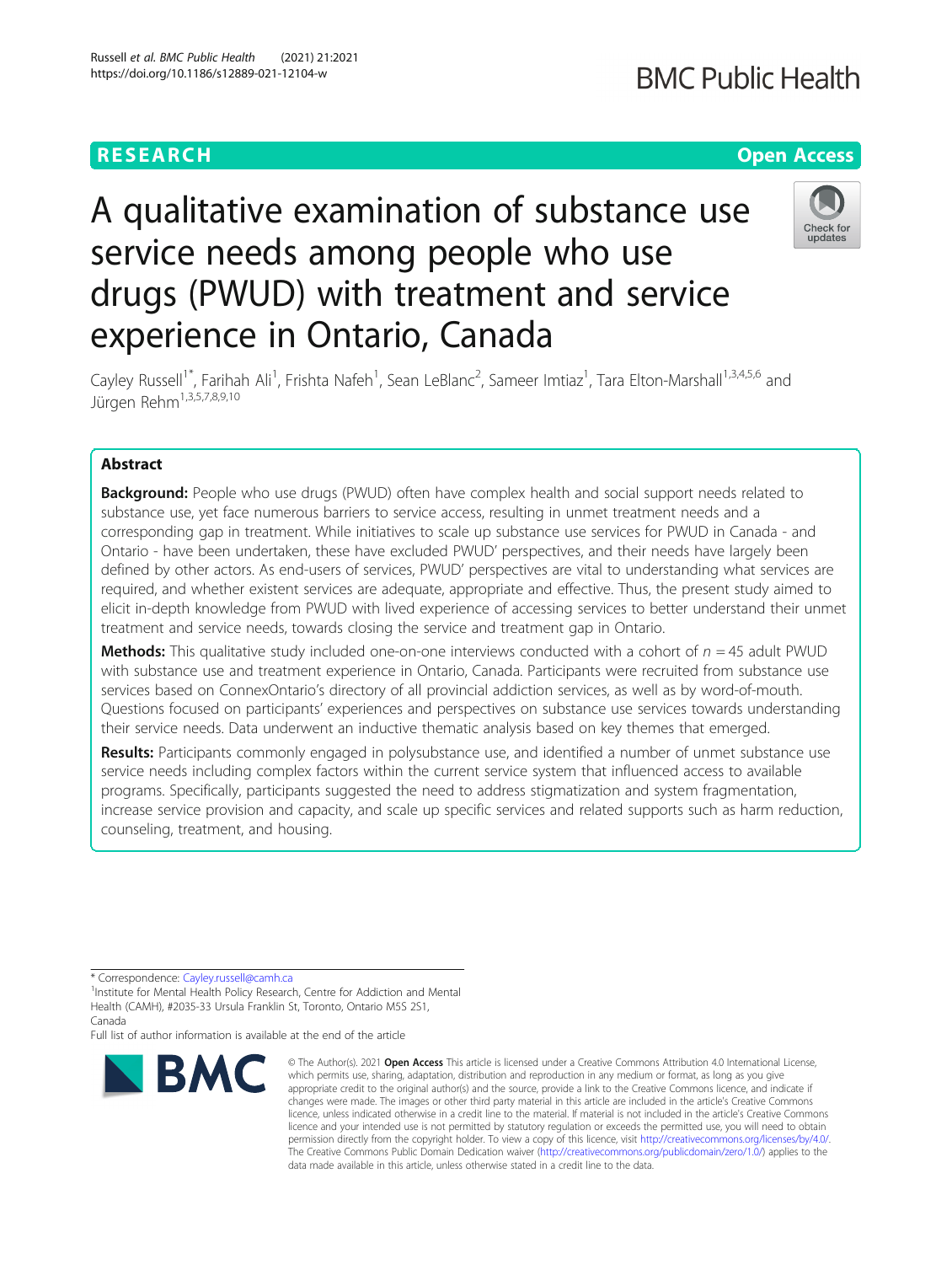Conclusions: This study identified PWUD' needs in relation to substance use service provision in Ontario, Canada, and highlighted important areas for policy change and program planning and implementation. Concrete recommendations include the development of a government-funded, low-barrier, comprehensive and integrated service delivery and referral models that include PWUD as collaborators and program facilitators to ensure that services are as accessible, effective, and cohesive as possible. Results from this study can be used to enhance provincial substance use treatment and service provision.

Keywords: Addiction, Harm reduction, Needs, Ontario, People who use drugs, Policy, Service provision, Substance use, Treatment

# Background

People who use drugs (PWUD) often have an elevated prevalence of substance use disorders and co-occurring chronic conditions such as mental health issues (e.g., mood disorders) and infectious diseases (e.g., HIV, Hepatitis)  $[1–7]$  $[1–7]$  $[1–7]$  $[1–7]$ . As such, PWUD commonly have complex health care and social support needs related to substance use, which are often complicated by intersecting structural vulnerabilities (e.g., poverty, homelessness) [[8](#page-11-0)–[10\]](#page-11-0). For instance, substance use can create competing survival needs among PWUD when resources are limited [[11\]](#page-11-0), and residential transience has been found to shape vulnerabilities related to substance use outcomes (e.g., injection drug use) [[12\]](#page-11-0). Thus, PWUD require access to comprehensive health care, social support, and substance use-related services in order to improve their health and well-being, yet research highlights that PWUD consistently sustain unmet treatment needs [[13\]](#page-11-0). For instance, a global review found that the vast majority of people affected by substance use disorders do not receive treatment, and that this gap remains among the most extensive of all disorders [\[14](#page-11-0)]; Further international literature confirms that the unmet need for mental health and substance use care is universally high [[15\]](#page-11-0). Additionally, a US-based population study reported that among 7.7 million US adults with co-occurring mental health and substance use disorders, nearly 90% did not receive substance use treatment in the past year, indicating a vast unmet treatment need among this vulnerable population [\[13](#page-11-0)]. As a main contributor to unmet treatment needs, PWUD experience numerous barriers to accessing substance use treatment and supports. For example, research has identified the problematic effect of drug pro-hibition on PWUD' willingness to seek support [\[16](#page-11-0)–[19](#page-11-0)], as well as socioeconomic, psychological, and structural barriers, such as stigma, affordability, wait times, hours of operation, and service availability, as key barriers to treatment access [\[20](#page-11-0)–[25](#page-12-0)]. The combination of unmet needs and barriers to treatment access have resulted in a critical treatment gap; the narrowing of which is essential to ensure that PWUD receive timely and effective care.

While the treatment gap remains prevalent globally, it is particularly pronounced in the Canadian context. For

example, available population data indicate that twothirds of Canadians with a substance use disorder did not seek any care for their substance use or related issues in 2012, commonly due to service models that fail to provide coordinated care for PWUD' complex needs [[26](#page-12-0)–[28](#page-12-0)]. In recent years, substance use and related harms (e.g., opioid-related hospitalizations, overdoses, and mortality) have escalated substantially across the country, yet rates vary across the provinces [\[29](#page-12-0)]; concretely, the province of Ontario reported the highest number of opioid-related overdose deaths nationally in 2019 and 2020 [[30](#page-12-0)]. These realities underscore the potential for an amplification of unmet service and treatment needs among PWUD in Ontario [\[30](#page-12-0), [31](#page-12-0)]. Indeed, according to the most recent data available from Ontario's Drug and Alcohol Treatment Information System, the demand for substance use treatment has been increasing across the province, where approximately 65,000 PWUD (only 1 in 218 Ontarians) accessed publicly-funded treatment in fiscal year 2017/18 [\[32](#page-12-0)]. Although PWUD in Ontario come from diverse socioeconomic, demographic, and cultural backgrounds, the majority of those who seek treatment are young (median age of 34) men (62%) who present with alcohol-related problems  $({\sim}70%)$  [[32\]](#page-12-0), while older, women, genderdiverse, and PWUD with polysubstance use are commonly underrepresented, resulting in a lack of data on these particular PWUD populations [[33\]](#page-12-0).

In response to the rise in opioid-related harms and demand for treatment, the Canadian federal government recently undertook a number of initiatives. These included amending the federal drug strategy to increase access to harm reduction services, expanding public awareness campaigns to reduce the devastating impact that stigmatization has on PWUD, and providing emergency funds to the provinces to improve access to evidence-based treatments [\[34](#page-12-0)–[37\]](#page-12-0). However, significant variations in substance use policy and program delivery across the country persist, in part due to Canada's decentralized health care system, where provinces and territories are primarily responsible for the funding, planning, and delivery of health services, including substance use-related services and treatments for PWUD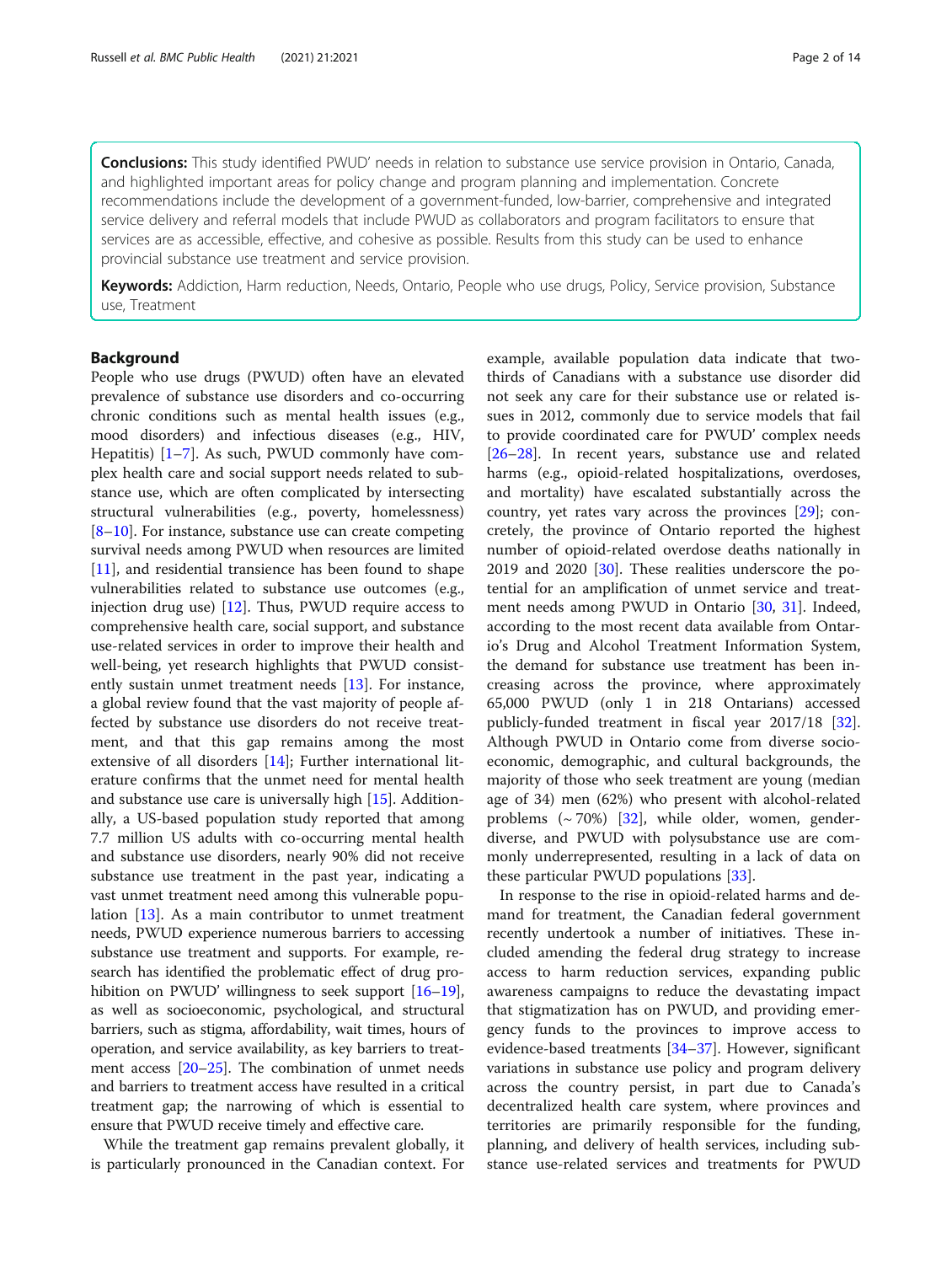[[38](#page-12-0)–[40](#page-12-0)]. Specifically, in Ontario, the Ministry of Health and Long-Term Care is accountable for funding publicly available substance-use related services (e.g., addiction treatment, harm reduction, rehabilitation programs, etc.), which are delivered through Local Health Integration Networks and community organizations [\[41,](#page-12-0) [42](#page-12-0)]. These public substance use services are financially covered at the individual level by Ontario Health Insurance Plan (OHIP); however, wait times can be long and spaces are often limited [\[43](#page-12-0)]. Additionally, privately-funded residential treatment centers exist, but these must be paid for out-of-pocket by individuals, or through employment insurance (where possible), rendering these services largely inaccessible to a large proportion of PWUD [\[44](#page-12-0)]. Despite the availability of both public and privately-funded substance use services in Ontario and the increase in treatment demand, stigma and criticism continue to contribute to a lack of public and political support for the expansion of evidence-based substance use services (e.g., harm reduction) [[37,](#page-12-0) [39](#page-12-0), [45](#page-12-0), [46\]](#page-12-0). This lack of support has hindered broad implementation of evidence-based policies and programs in the province, and these factors suggest that PWUD in Ontario may continue to experience a gap in treatment.

Importantly, policy and programming initiatives and decisions aimed at closing the treatment gap in Canada and Ontario have systematically excluded PWUD' perspectives, and their needs have largely been defined by other actors. However, current literature highlights that research and service implementation which engages PWUD throughout program development and delivery processes can more effectively address their needs, and result in beneficial public health outcomes such as reduced relapse rates, increased treatment retention, improved relationships with treatment providers and social supports, and increased satisfaction with treatment experiences [[47](#page-12-0)–[53](#page-12-0)]. For instance, a review examining the effectiveness of engaging PWUD in policy and program development found that services and interventions run by PWUD are not only able to reach more diverse and underserved PWUD populations, but they also decrease risk behaviors among injection drug users [\[50\]](#page-12-0). Therefore, as end-users of services, PWUD are crucial actors in identifying potential issues in service and treatment provision, as well as appropriate responses that will meet their specific needs [\[53\]](#page-12-0).

In light of the increasing harms related to the opioid overdose epidemic, as well as recent policy changes and the widening treatment gap in Ontario, it is important to gain an understanding of the current substance use service needs among PWUD who utilize addiction treatments and services in the province. Thus, the present qualitative study aimed to elicit in-depth knowledge

from PWUD who have accessed these services in Ontario in order to enhance our comprehension of their unmet treatment and service needs. This information can be used to inform the evidence base for optimal substance use care provision and planning, and can support policies aimed at closing the service and treatment gap in Ontario.

# **Methods**

# Design and assessment tools

The current qualitative study utilized a semi-structured one-on-one interview guide (see [supplemental material](#page-10-0)) to elicit information on participant experiences and perspectives on substance use services in Ontario, including specifically related to service needs. Questions examined services PWUD had utilized, how they were connected with services, what services they found beneficial and why, any challenges/barriers they encountered while accessing services, as well as suggestions towards improving service provision as based on service and treatment needs.

# Recruitment

In order to recruit participants, we compiled a list of all available addiction-related services in Ontario based on the database maintained by ConnexOntario, a provincewide information and referral service for substance use services. The final list included  $n = 235$  adult-based substance use related services and organizations in Ontario. A member of the research team called all services to identify a key contact who would be willing to assist with recruitment activities. We were able to establish a key contact at  $n = 64$  of the organizations (representing a 27% response rate), who were sent an email containing further details about the purpose of the study and a copy of the digital recruitment material (i.e., study poster). Key contacts varied in occupational role at each organization, but were required to be a public-facing member of the organization who dealt directly with clients. Key contacts supported our recruitment efforts by posting and distributing the recruitment materials onsite at their service location and/or on social media platforms, as well as by providing study details directly to potential participants via word-of-mouth. Interested PWUD then either called or emailed the study line/email address where they were screened for eligibility, and an interview was scheduled with eligible participants.

The final breakdown of services from which participants were recruited from included: inpatient/residential treatment programs ( $n = 18$ ); outpatient/aftercare treatment programs ( $n = 13$ ); peers/social media ( $n = 8$ ); opioid agonist treatment (OAT) clinics  $(n = 2)$ ; drop-in community addiction clinic  $(n = 1)$ ; self-help group  $(n = 1)$ 1); withdrawal management ( $n = 1$ ); and a shelter ( $n = 1$ ).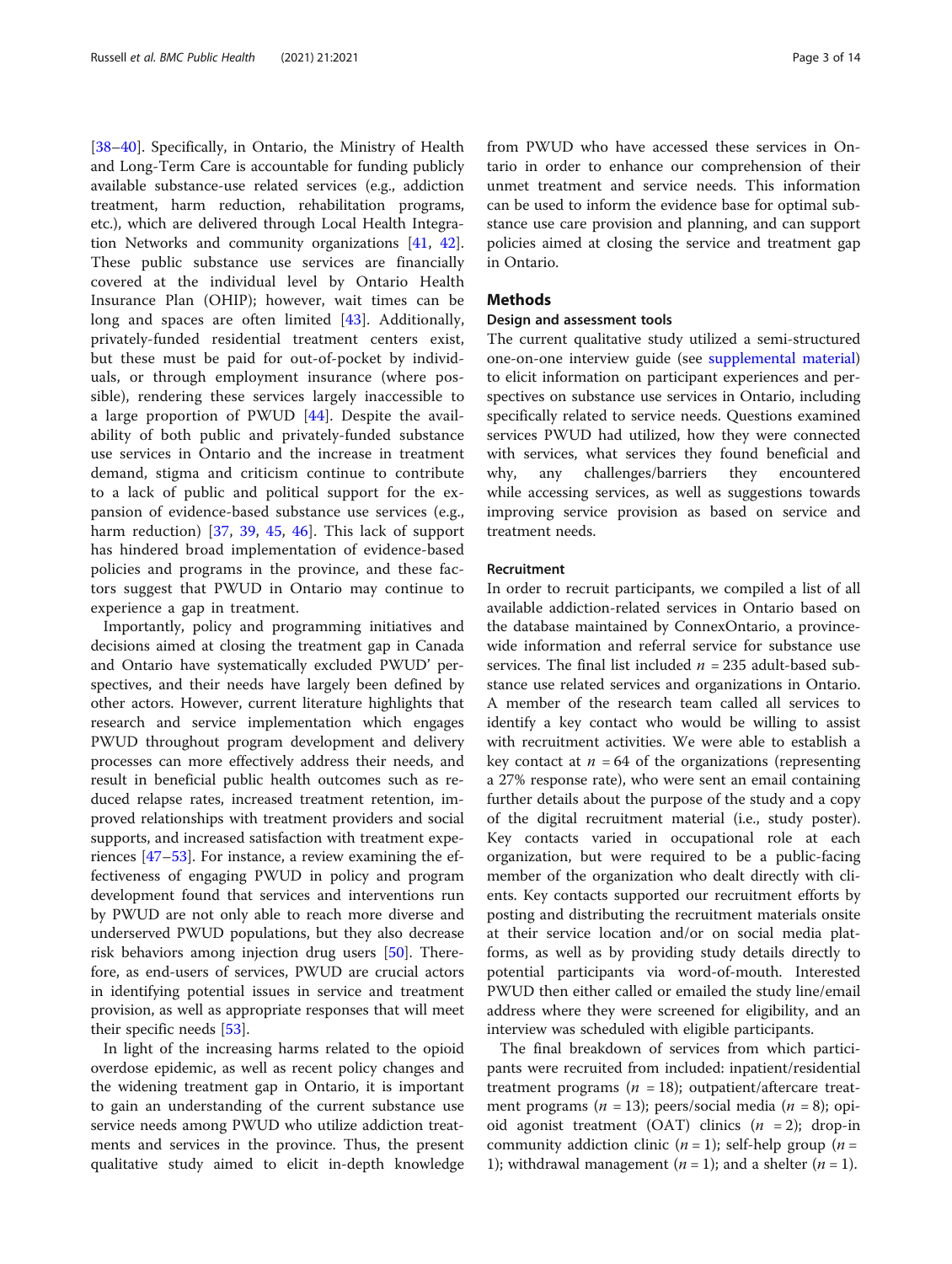# Eligibility and consent

Study eligibility criteria included individuals who were: 1) adults aged 18+; 2) residents of Ontario; 3) fluent in English; and 4) past and/or current users of illicit and/or non-medical drugs (including opioids, stimulants, hallucinogens, benzodiazepines, and/or polysubstance users) and 5) past and/or current users of substance use treatments or services in Ontario. Individuals were excluded if they solely used licit substances (i.e., alcohol and/or cannabis) as we were interested in examining service needs of illicit and high-frequency/polysubstance users.

Prior to commencing the interview, study staff explained the study details in depth to each participant, allowed for questions to be asked, and acquired informed verbal consent (for interviews conducted over the phone) or written consent (for interviews conducted in person) from each participant.

# Participatory action research approach

In order to ensure our study and the results were grounded in the experiences of the members of the communities affected by our research, and whose expert voices should be the primary driver behind any policy and/or program design decisions, we conducted this study in meaningful collaboration with PWUD. Through longstanding connections with cohorts of Ontario-based PWUD that were developed and fostered by the Ontario node of the Canadian Research Initiative in Substance Misuse (CRISM), the research team was able to assemble a project steering committee of PWUD who assisted in the development and design of the study, the interview guide, the interpretation of results, and the final manuscript. The PWUD steering committee worked with the research team iteratively on each project item on an ongoing and collaborative basis, providing informative feedback and suggestions throughout the entirety of the research project. This is in line with current best practices when conducting communitybased participatory research and valuing the inclusion of PWUD in research [[51,](#page-12-0) [54](#page-12-0), [55](#page-12-0)].

# Data collection

Between October 2019 and February 2020, a member of the research team (CR) trained in qualitative interviewing techniques conducted all interviews either in person in a private interview room ( $n = 18$ ) or over the phone  $(n = 27)$ . Each interview took approximately 30 min to 1 h in length. Taking into consideration the appropriateness of compensation for this particular group, and administrative requirements (i.e., participants residing within residential treatment centres were not allowed to receive cash), participants received a \$30.00 gift card honorarium to a service of their choice as compensation for their time, effort, and involvement in the study.

# Data processing and analysis

The study was confidential and all personal information were de-identified. Participants were provided with a unique code and all personal identifiers were kept separately and removed from the data. All interviews were audio-recorded and subsequently transcribed verbatim and imported into qualitative data management software (NVivo, version 12). Interview transcripts underwent an inductive thematic analysis whereby key themes were identified and subsequently coded. Initial themes were developed based on our research questions, and a coding scheme and codebook was created. All interview transcripts were independently reviewed and coded by a single member of the research team (CR). In order to ensure inter-coder reliability, an independent coder (FN) coded a randomly selected sample of the transcripts. Any coding discrepancies were discussed and agreed upon until our data met criteria for qualitative data saturation. To assure the results were adequately represented, interpreted, and transparent, an iterative feedback process was undertaken and all preliminary themes were reviewed by our PWUD advisory group. Select illustrative quotes are provided to narratively represent the major themes which arose.

# Ethics approval and consent to participate

The study protocol and all procedures were approved by the Centre for Addiction and Mental Health (CAMH) Research Ethics Board (REB# 064/2019). Written informed consent was obtained from all subjects and all methods were performed in accordance with the relevant guidelines and regulations.

# Results

# Sample

A total of  $n = 45$  PWUD across Ontario participated in the study, ranging in age from 22 to 63, with a mean age of 37 years (See Table [1\)](#page-4-0). The majority (58%) were men. Most (71%) of the participants indicated polysubstance use (i.e., use of more than one substance).

In terms of regional distribution of participants, these have been categorized based on Ontario's new interim transitional Local Health Integration Network (LHIN) regions (see Table [2\)](#page-4-0) [\[56\]](#page-12-0).

# Qualitative results

All participants either had a history of engagement or were currently engaged in services for illicit/non-medical drug use. Level of engagement and services used varied across participants based on demographic factors as well as personal experiences, trajectories, and goals in regards to substance use. When examining services 'needed', participants provided concrete suggestions and recommendations towards scaling up and implementing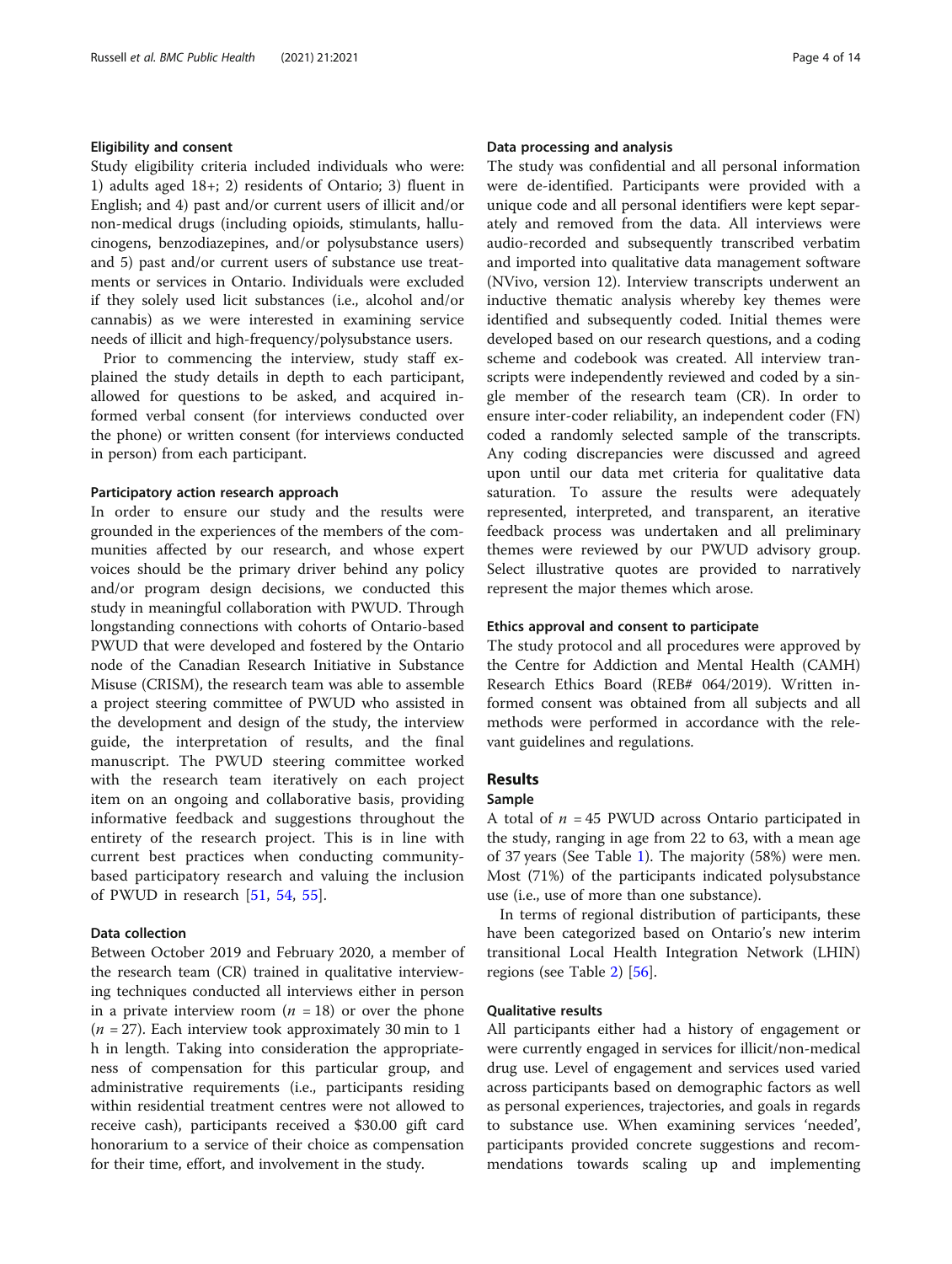<span id="page-4-0"></span>**Table 1** Sociodemographic Characteristics and Substances Used among Participants ( $n = 45$ )

| Characteristic                 | n (%)    |
|--------------------------------|----------|
| Gender                         |          |
| Men                            | 26 (58%) |
| Women                          | 19 (42%) |
| Mean age                       | 37       |
| Substances used*               |          |
| Polysubstance use              | 32 (71%) |
| Cocaine                        | 27 (60%) |
| Crack-cocaine                  | 20 (44%) |
| Opioids                        | 20 (44%) |
| Cannabis                       | 12 (27%) |
| Alcohol                        | 11 (24%) |
| Methamphetamine(s)             | 7(16%)   |
| Hallucinogens/Party Drugs      | 4 (9%)   |
| Benzodiazepines/Sleeping Pills | 4 (9%)   |

\*Substances used were not mutually exclusive. Percentages are based on qualitative responses to participants' 'most commonly used substance(s)'. Opioids included synthetic and non-synthetic (heroin, morphine) opioids. Methamphetamine(s) included crystal meth and speed. Hallucinogens/party drugs included MDMA, LSD, GHB, Inhalants, and psilocybin. Benzodiazepines included reference to 'benzos' as well as specific brand names such as Xanax, or sleeping pills more broadly

necessary substance use services and supports. These needs have been categorized below under the following subheadings: Address Stigmatization; Address System Fragmentation; Increase Service Provision and Capacity; and Scale-Up Specific Services and Supports such as Harm Reduction Services, Counseling, Treatment, and Housing.

# Address stigmatization

One of the key issues participants discussed was the ways in which stigmatization affected whether or not they would seek treatment, and whether they found support beneficial or not. Many participants discussed experiencing different forms of stigmatization – including social stigmatization, structural stigmatization, and self-stigmatization – for their substance use:

Table 2 Ontario Regional Distribution of Participants based on LHIN Regions ( $N = 45$ )

| Interim Local Health Integration Network (LHIN) | Participant n (%) |
|-------------------------------------------------|-------------------|
| North I HIN                                     | 13 (29%)          |
| Fast I HIN                                      | 10 (22%)          |
| Central I HIN                                   | 16 (36%)          |
| West I HIN                                      | 3(7%)             |
| Toronto I HIN                                   | 3(7%)             |

"There is a shame attached to the stigma of being an addict and asking for help." (Participant 04; 44 year-old man)

Participants often indicated that they had experienced structural stigmatization via judgmental staff members at different service organizations, and provided a variety of negative experiences, many of which discouraged them from seeking further help. Others discussed social stigma and reported being embarrassed or ashamed to seek help, explaining how no one in their community was willing to openly discuss substance use and related issues. This lack of open discussion contributed to feelings of internalized stigma, which in turn led participants to hide their substance use from their friends and families, and in some cases, use in riskier ways.

As such, participants discussed a distinct need to address and 'break down' stigma. Suggestions included ensuring services employed empathetic and caring staff who offered non-judgmental support, as well as conducting more research into understanding how stigma can affect people. Additionally, disseminating knowledge on the complexities of substance use, and how stigma may perpetuate PWUD' unmet service needs were suggested, including specifically educating medical and front-line professionals who work with PWUD on this topic:

"I feel like especially [among] medical professionals, there's a huge stigma and neon sign put on your forehead if you say you're an addict. You're treated a certain way and it's not okay. If you're in there and you want help, I think that there shouldn't be judgement. There's a lot of information about addiction that's not in their curriculum, it's just not something that they learned, so there's a judgment placed." (Participant 38; 30-year-old woman)

# Address system fragmentation

Beyond stigmatization, participants commonly detailed accounts of major gaps in service delivery, including a glaring lack of service coordination, and discussed the general fragmented nature of Ontario's substance use service system. Many participants indicated that transitions between services were not seamless, which was especially problematic. Examples included a lack of referral or being referred to the wrong or unhelpful service, a lack of follow-up, and having to go to multiple different services to find assistance:

"Especially when it comes to opiates, they need everything to happen seamlessly. It's just one referral system to another and people get lost in the system." (Participant 12; 33-year-old woman)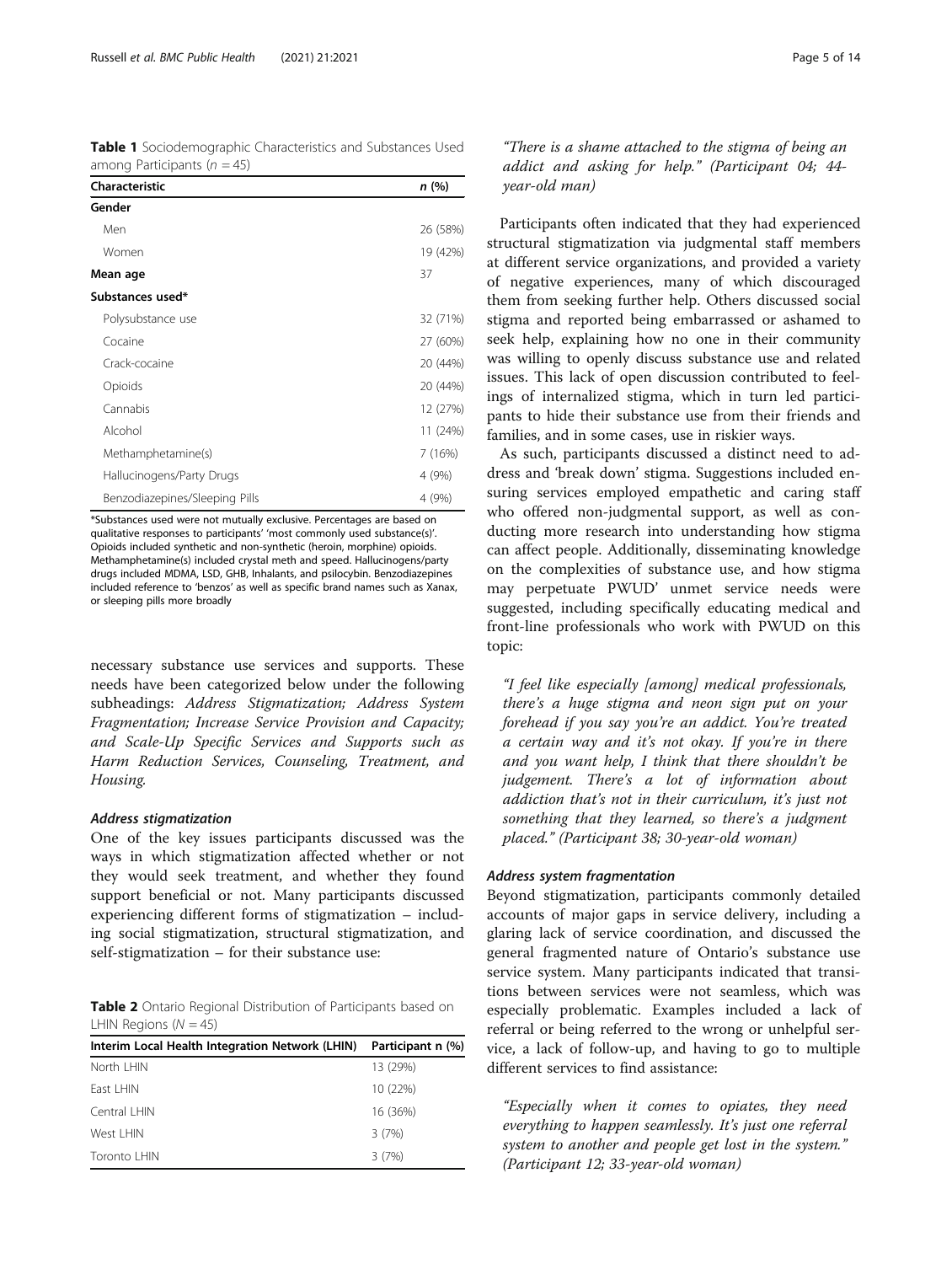This issue was particularly apparent for the linkage between detoxification and residential treatment. Participants explained that once admitted into detox, they could only stay a limited amount of time, after which they were expected to transition into residential treatment. However, capacity issues often precluded them from direct admittance into residential treatment. This resulted in participants being released from detox and often returning to substance-conducive living situations, which led to feelings of discouragement, fear, and frustration. On many occasions, they would relapse and have to start the entire process over again:

"I had gotten into a couple detoxes, and then I was trying to get into rehabs, but it made no sense because once I went to detox I had to wait months sometimes to get into [treatment]." (Participant 13; 35-year-old man)

Other illustrations included limitations on the number of days allowed at certain services, ageing-out of services (i.e., young adults being forced to transition out of treatment due to their age), or having to undergo a period of detoxification before being allowed to enter treatment, which often left participants in a treatment void and were considered major hurdles to accessing support. As such, many participants felt there was a need to address what they considered was a 'broken' system, and the common experience of 'falling through the cracks' of the service system. Suggestions to remedy this issue included improving service coordination by enabling seamless transitions between services. As an example, one participant suggested:

"I think, ideally, I guess just to make it seamless. It's almost like you need something all in one. I had a friend who overdosed and died 6 months ago. He had to get to the detox, they sent him to the hospital … he had problems getting into detox and had to wait a week. So the whole process isn't seamless. The system kind of fell through for him. There's a fundamental hole in the system. It's just one referral system to another and people get lost in the system." (Participant 11; 37-year-old man)

# Increase service provision and capacity

Other common needs that were conveyed related to aspirations for services to increase their ability and capacity to serve more people at a time, in a less administratively onerous and burdensome way. For instance, many participants described the need for detoxification services/withdrawal management to increase the number of beds available, and reduce the amount of time and energy required for admittance:

"They say call every hour [to get into detox]. I normally call every 30 minutes. Like I understand that there's situations that other people are already there, but a lot of people use them as shelters too, right?" (Participant 28; 28-year-old man)

Additionally, capacity issues were common at detox and shelter locations, where many participants would use these services interchangeably when they could not secure a place to sleep. However, participants reported they often had difficulties being admitted to detox facilities due to stringent admission requirements, such as being acutely intoxicated:

"[The detox] was literally a place to sleep. The shelters were full and the detox wouldn't take you unless you're intoxicated, so I made sure I was intoxicated so I could stay somewhere overnight. When the shelters get too full, it's kind of scary. I literally got turned down from a detox because I was sober. So I said here, wait a couple hours, I'll be back." (Participant 35; 33-year-old man)

Additionally, participants described numerous accounts of having to wait to receive support at virtually every service, which had a detrimental effect and led to overwhelming feelings of discouragement:

"Well of course there's waiting lists, that's a big issue. You know, sometimes people are waiting four to six months to get in somewhere." (Participant 01; 63 year-old woman)

Participants explained that wait lists were a particular issue due to the fleeting nature of their motivation, and the subsequently time-sensitive window of opportunity to seek and accept support. As such, participants described the importance of being able to receive support immediately once they were ready and willing to seek it:

"Especially for getting into treatment centres and stuff, and when you need help right away. I feel like people are dying out there … people just need to get into a place where they can detox. They just need that date. I've known many people that have died … I OD'd before I went to treatment this time. You just never know, that week could make a difference." (Participant 36; 33-year-old woman)

Further, participants expressed a need for an increase in hours of operation since many of the services they rely on have limited hours, rendering them non-conducive to participant's lifestyles and schedules: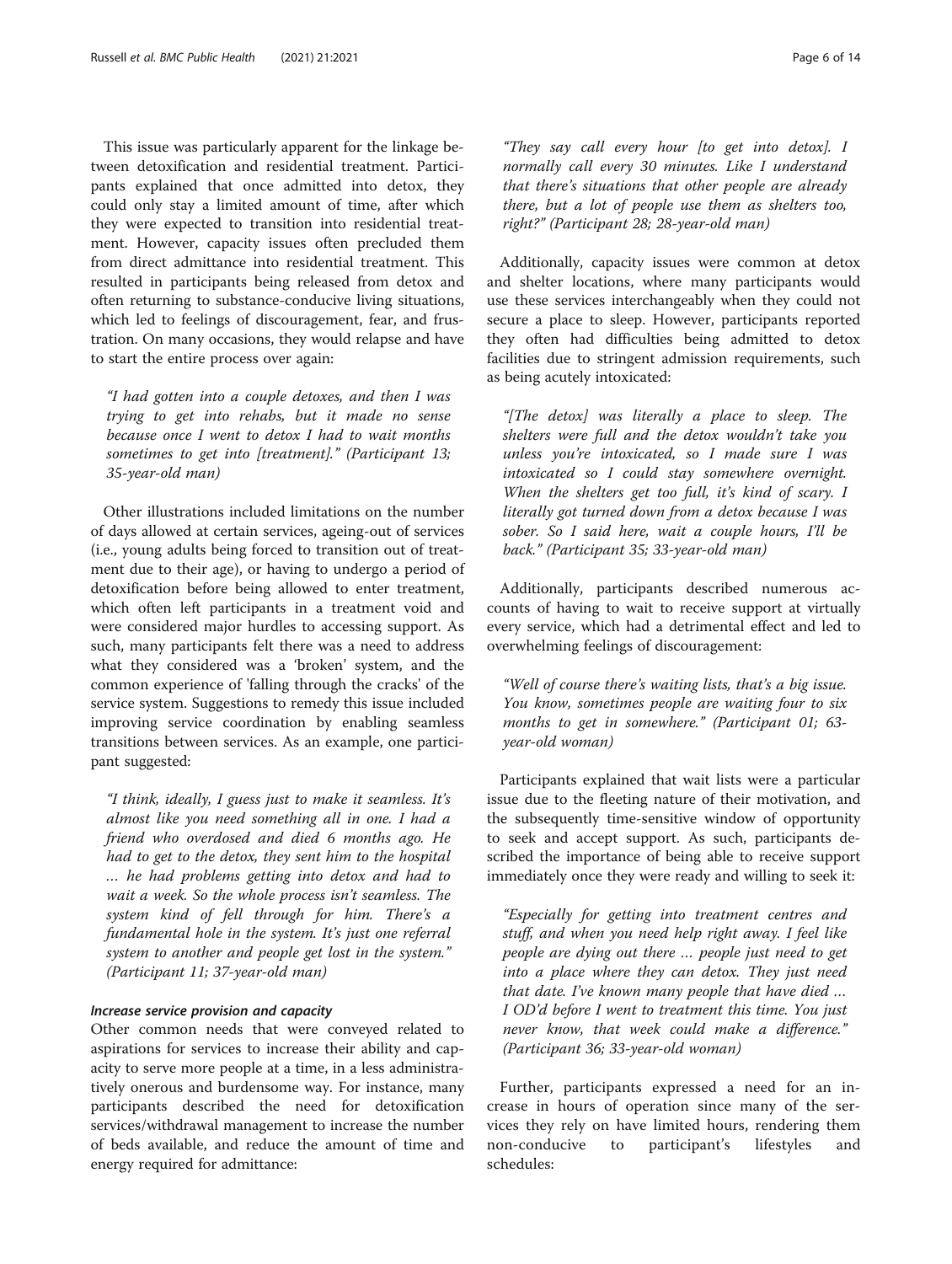"[The harm reduction service] closes very early, I don't like the hours there. If they could do evening hours, that would be great. That's important. Yeah even from 6 to 8, or 9 even." (Participant 24; 55 year-old woman)

Additionally, participants suggested that certain services (i.e., private for-profit counseling or residential treatment centres) were altogether unaffordable, which hindered their ability to reach their substance use goals:

"I wish I found like a rehab program that you didn't have to pay 30 grand for. I was looking around for something like that before I got into the trouble and I didn't have much luck, they were all pay-for." (Participant 21; 28-year-old man)

# Scale-up specific services and related supports

While the majority of participants felt supported by the services offered in their community, many indicated an overall lack of community-based services, as well as a lack of specific services tailored to meet their particular needs. This was particularly true for smaller or more rural communities. For example, one participant explained:

"In our community, there's no detox, there's no safe use site, no safe injection site, no rehab, there's no inpatient treatment centre … there's nowhere to go." (Participant 02; 43-year-old woman)

Participants indicated that they either had to travel outside their community for certain services, or simply did not receive support. While a general lack of services was common for many participants and communities, there were concrete suggestions put forth by participants to scale-up harm reduction services, counseling, treatment, and housing.

Harm reduction services Many participants expressed a need for their communities to implement more harm reduction services. Specific suggestions included both temporary and permanent overdose prevention/supervised consumption services (with multiple booths that allow consumption of any substance via any route of administration), as well as needle exchange services and naloxone distribution programs:

"If there were even temporary safe injection sites at those locations in the city [with the biggest concentrations of overdoses], they would probably be better accessed and an immediate resource or help for people who are overdosing in that moment … Also, these Naloxone kits, I would be one to advocate

# that merchants in the downtown core all have access to those." (Participant 04; 44-year-old man)

In particular, participants expressed that anonymous mobile needle distribution/outreach services were helpful because they provided safe supplies, collected used ones, and offered a range of additional health and social services which obviated many of the physical (e.g., accessibility) and psychological (e.g., stigma) barriers participants commonly encountered when accessing services:

"Needle exchange is really good because you can just call them you don't have to give them your name, nothing, and just tell them where you are, anywhere, and they'll come meet you … It's mobile … They give you literally everything to keep it clean and safe, right? Because they don't want people sharing needles, right? And so, it's actually one really good thing." (Participant 13; 35-year-old man)

Participants described the importance of anonymity and accessibility, and as such, suggested a need for lowbarrier community and addiction-related drop-in centres that do not have burdensome application (e.g., paperwork) or administrative (e.g., identification) requirements. Participants recommended that these drop-in centers could assist people with a wide range of needs, and would be accessible due to being located in one centralized building or location. For instance, when asked about what services were needed in their community, one participant described:

"Drop-ins - where people can use the computers, get counseling, housing, the help you need." (Participant 24; 55-year-old woman)

Another participant described a similar desire for access to a low-barrier comprehensive service design in their community, as based on their previous experience utilizing such a service when they lived in a larger city:

"There's nothing else here. When I was in [city name] I was at the community centre a lot right?...-There's the safe injection site there, but then there's also counselors, and doctors, and everybody there that you can talk to. It's open from 8 in the morning to 8 at night … like a drop-in centre." (Participant 08; 32-year-old man)

While participants provided examples of suggested supports that could be offered within low-barrier centralized services, emphasis was placed on the need for connections between detox and short- and long-term residential treatment that were free of cost: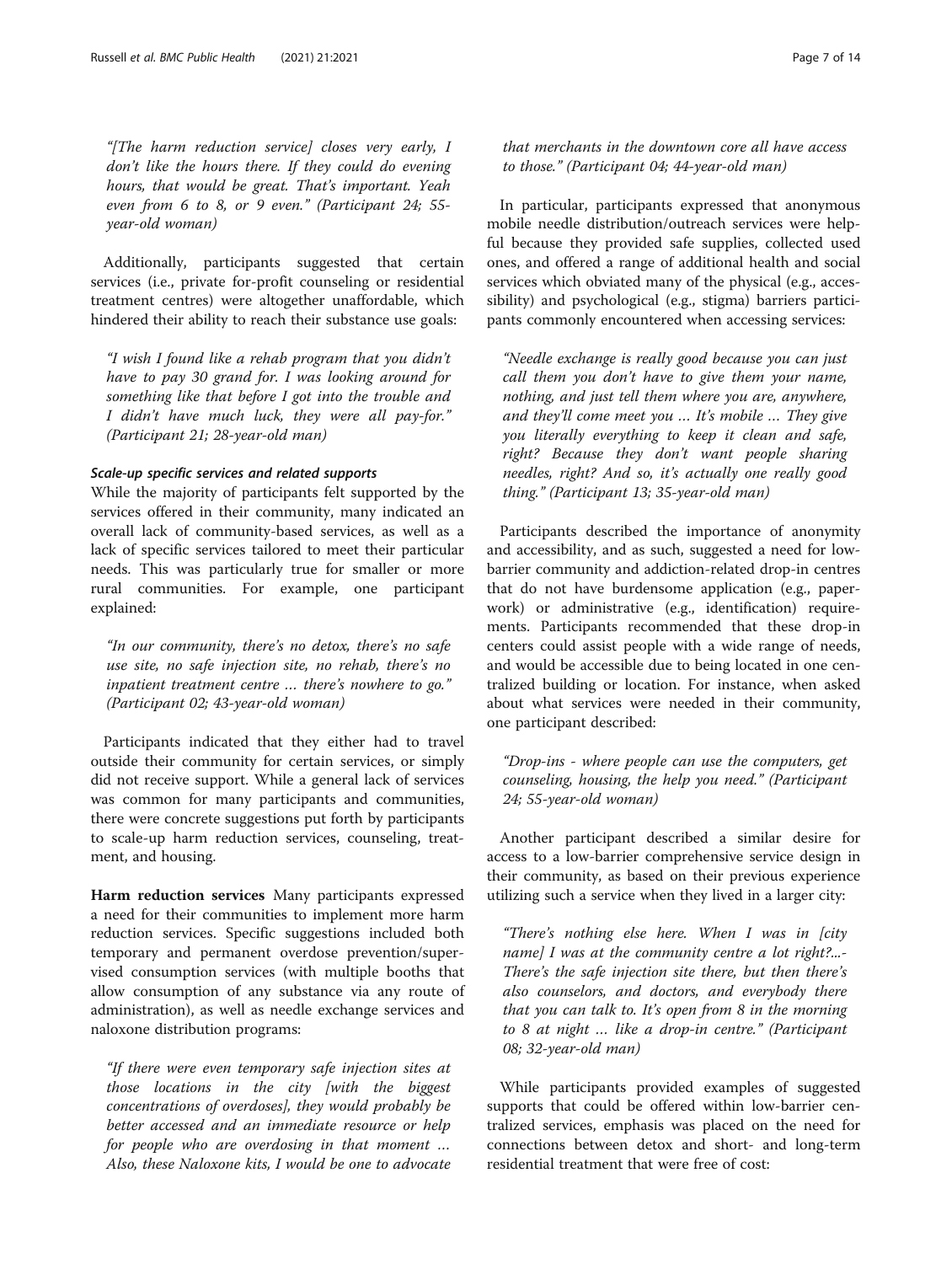"I think [service name] in [city name] offers medical detox in-house, and that has had a really good impact. You're medically detoxed there, and then you go right into a 30 day program. But the problem is that it's like 30 thousand dollars." (Participant 11; 37-year-old man)

Participants further indicated that harm reduction services are a great place to initiate substance use support, particularly as they consider each person's unique substance use goals when offering services:

"For someone who is starting, the idea of harm reduction is a good starting point … not only is relapse common, but it's likely." (Participant 33; 57-year-old man)

However, some participants indicated that they were personally not able to use substances in less harmful ways, and that their substance use was all-or-nothing, and they therefore required abstinence-based recovery supports and services:

"Yeah, so when I started to try and get clean I was doing the outpatient group … but it's a harm reduction [based program], so it's not necessarily like an abstinent program. After going to treatment I'm learning a lot more about addiction, like that that won't work for me. I needed to stop." (Participant 38; 30-year-old woman)

Counseling In addition to harm reduction services, participants indicated a need to scale-up counseling services in their communities. Nearly all participants had experiences with counseling, including one-on-one and/or group formats, and many had experiences with both. The settings in which participants received counseling varied and was quite broad; participants reported receiving counseling from different types of professionals (psychiatrists/ psychologists, counselors, therapists, addiction or social workers, peer-support specialists, etc.) and in a variety of locations (through low-barrier drop-in clinics, hospitals, mental health and addiction clinics, residential or day treatment, private practice, etc.). Most participants preferred one-on-one over group counselling and did not feel comfortable opening up and expressing themselves in group settings. Moreover, many found that group settings could be a trigger for substance use relapse, especially when people in the group were not at the same stage of recovery or did not have the same substance use goals:

"When I go to my support group, there's lots of drug users that are active and they're asking and trying to

get us to use. So it's not really helpful because they're supposed to be encouraging the recovery, not the active use." (Participant 05; 30-year-old woman)

Participants further explained that trauma-informed counseling was the most beneficial and needed as it emphasized the role of traumatic experiences in shaping peoples' substance use trajectories, and enabled participants to address the underlying issues that they felt had contributed to their substance use:

"[Counseling] is really helpful if you've got trauma from when you were a child. Like I've got trauma from when I was a child. They're helping me to overcome that and deal with the problem. My counselor tells me if I keep that inside and don't talk about it, it builds up and you're gonna wanna use. For me, I find talking about it, I don't want to use again." (Participant 25; 26-year-old man)

Additionally, specific counselor characteristics were highly regarded as important determinants of participants' motivation and willingness to engage in counseling sessions. Specifically, counselors who were caring, empathetic, non-judgmental and/or had their own lived experience with substance use (i.e. PWUD) were preferred and requested. PWUD counselors were often perceived as approachable, valued, and trustworthy counselors, mainly in comparison to counselors who were taught 'by the book' and did not have lived experience with addiction. Some participants therefore indicated that PWUD are best suited to assist clients due to their personal experience and ability to understand the client's needs:

"My counselor used to be an addict 26 years ago, so she knows everything and she's already been through what I've been through, and I find it's very useful to me because I'm talking to somebody who's already been through the exact same thing that I've been through." (Participant 25; 26-year-old man)

Specific counseling formats suggested by participants included one-on-one as well as daily drop-in groups, as well as familial or grief counseling. Notably, in line with the harm reduction model, participants were clear that counselors (regardless of format or credentials), needed to actively listen to their needs and develop a functioning therapeutic relationship where they could work together towards reaching the participant's unique substance use goals.

Treatment Many participants indicated a need for more long-term rehabilitation/residential inpatient treatment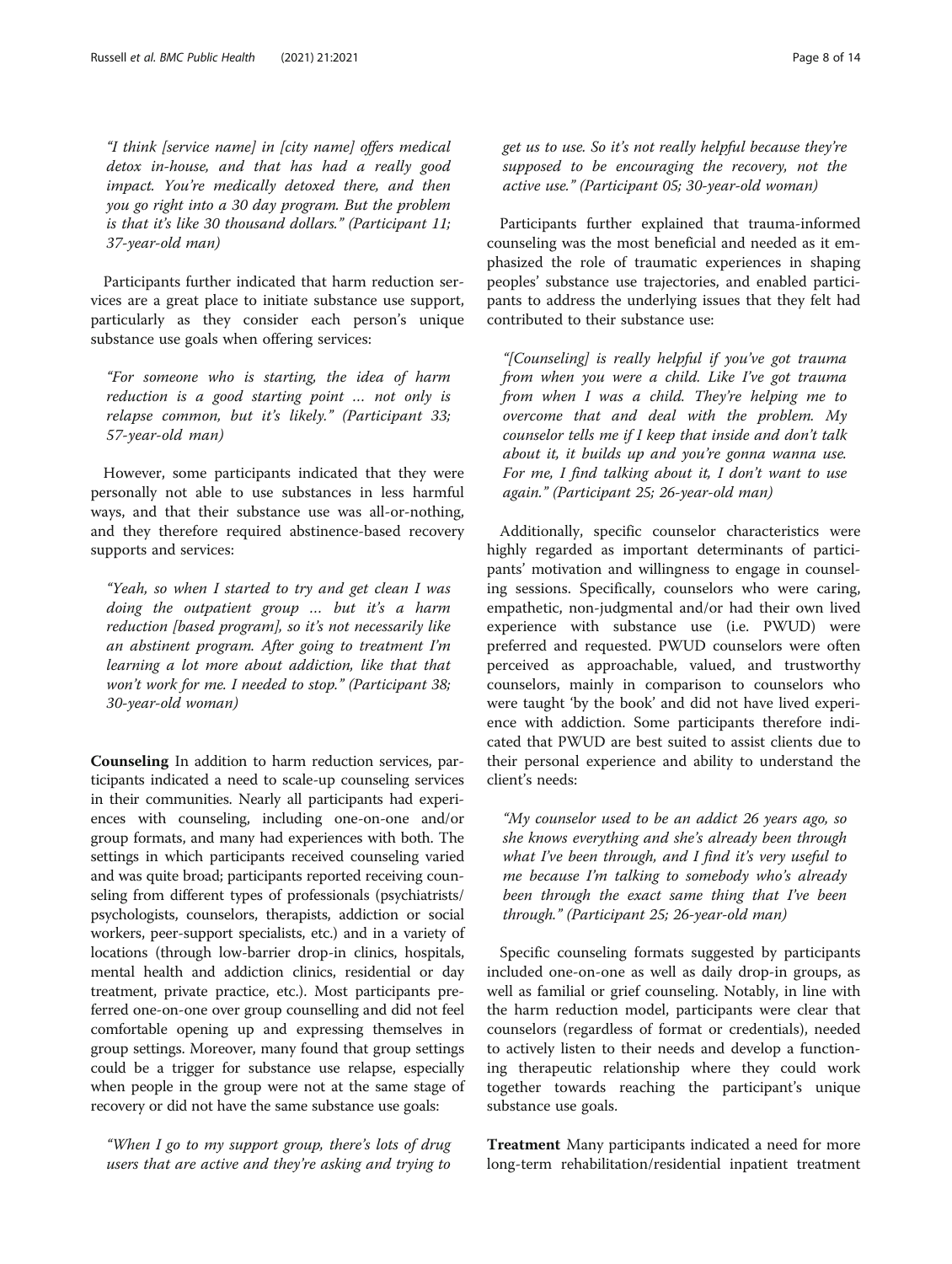programs since they provided the stability required to meet their substance use goals. For example, when asked which service utilized was the most beneficial, one participant indicated:

"Probably actually going to rehab itself. Well there was 19 days, or almost 3 weeks of a safe environment where you're not gonna use. You don't have to worry about work or stress. That set me up for the best success." (Participant 11; 37-year-old man)

Participants expressed the importance and need for affordable (ideally free) long-term residential treatment programs that did not have pre-determined end-dates, which would provide participants with adequate time to heal, while providing the foundation needed to reach their substance use and other goals:

"There needs to be more money put into funding places that doesn't [sic] have an end date right? You're there to heal yourself. [Healing] doesn't happen in 90 days, 60 days, 30 days. It's something that you continue to work on. If the government could realize that and give a little bit more funding, you're gonna fix a lot of addiction." (Participant 32; 31 year-old man)

However, some participants expressed the benefits of aftercare/drop-in outpatient programs, and indicated that upon completion of a residential treatment program, they relied on these services to maintain sobriety and/or meet their substance use goals. Therefore, residential treatment was largely conceptualized as a requirement needed to build a strong foundation and to be able to be connected with outpatient care:

"The program I'm in now is [helpful] because I was able to go to a treatment centre first … after the treatment centre I was able to get right into this program, and it's gonna be able to give me a foundation." (Participant 36; 33-year-old woman)

Therefore, it was often the combination of both of these types of treatment that many participants suggested was beneficial and needed.

Housing Lastly, additional housing support, including both temporary housing/shelters and longer-term transitional housing such as recovery houses and/or sober living environments, were suggested by many participants:

"A lot of people are going into sober living houses up in [city name] … we don't have that … supportive

living environments would absolutely be really beneficial." (Participant 04; 44-year-old man)

Specifically, participants articulated a desire for housing at two distinct and crucial time points: 1) during the waiting period between detox and residential treatment, and 2) after the completion of residential treatment. To illustrate, one participant suggested:

"You know the detox will only house you for a few days and there's one spot for safe beds. So maybe a dedicated place that has safe beds for people that want to get into a treatment centre, and they'll keep you until your date where you leave to go to treatment. That would probably be really good." (Participant 41; 37-year-old man)

In terms of the provision of post-treatment housing, many participants indicated the need for affordable recovery houses, and expressed that this was vital to ensuring that the healing process and 'foundation' built through treatment was not futile. For instance, when asked what services or supports they needed in their community, one participant explained:

"Recovery houses, transitional housing. Once people get out of treatment and they're coming back to the city because that's where they're from, they're right back in the same environment that they got out of. It's just the same cycle again. We need to see more of those." (Participant 04; 44-year-old man)

Participants also expressed the importance of providing transitional housing in terms of cost-effectiveness, and highlighted the futility of paying to send someone to treatment, and then losing that financial investment by not providing them with a safe place to live and maintain their goals afterwards.

# **Discussion**

This study qualitatively examined substance use service needs among a sample of PWUD with treatment and service experience in Ontario, Canada. The results were informed by expert end users' experiences and provide insight towards expanding the evidence base for appropriate substance use policy and program planning and closing the treatment gap in the province.

Study results highlighted the detrimental effect stigmatization can have on service access among PWUD, as many study participants indicated that they have experienced judgmental services and staff when seeking support, and that this deterred them from following through with treatment plans or goals. As such, our study results correspond with prior literature demonstrating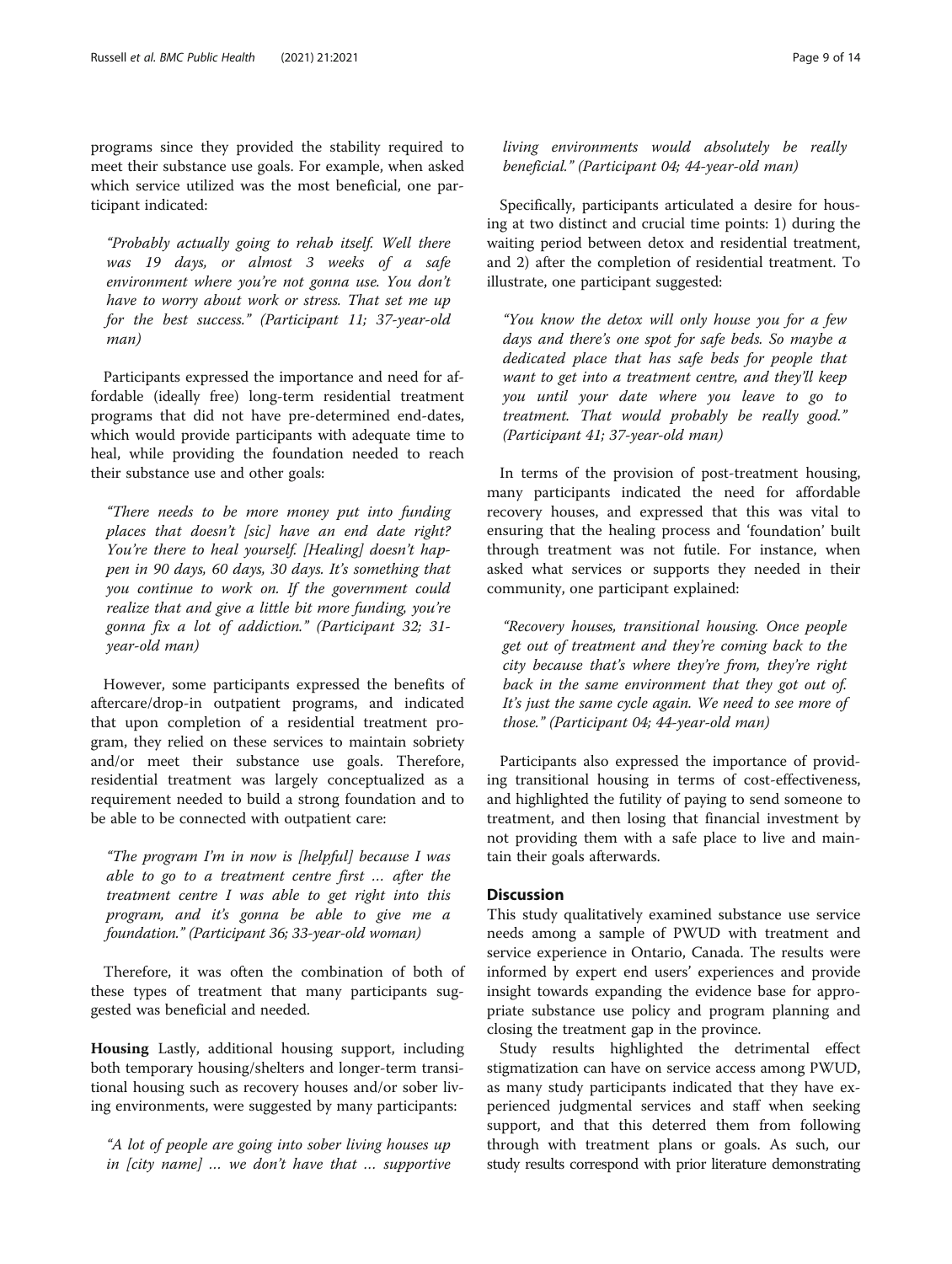how stigmatization directly influences and aggravates existent service accessibility issues among PWUD [[57](#page-12-0)–[61\]](#page-13-0). For instance, a US-based qualitative study found that many PWUD experience both structural and individual stigmatization, which manifests in overt discrimination when accessing health care services and deters them from participating in evidence-based treatments [[57](#page-12-0)]. Study participants suggested ways to decrease stigmatization, including amending and enhancing the professional educational system to be more client-based and trauma-informed to help reduce stigmatic professional practice and work culture, as well as employing and utilizing PWUD as peer counselors and service facilitators to ensure that services are provided in a non-stigmatizing and relatable manner. Employing PWUD within services and drawing on their expertise is becoming increasingly common, both internationally and in Canada specifically, and has been shown to result in better health outcomes compared to treatment-as-usual as it can provide a more approachable point of contact and increase treatment and service uptake [[62](#page-13-0)–[68\]](#page-13-0). For instance, peer-delivered services have been associated with positive impacts on levels of hope, empowerment, and quality of life [[69](#page-13-0)]. This is important since enhancing empowerment among PWUD has been identified as a key process in substance use recovery since it can enfranchise both the peer worker and client to overcome self-shaming thoughts and attitudes, and increase self-efficacy [[68](#page-13-0)].

While incorporating peer support into service frameworks has been increasingly advocated for, there is a lack of consensus around what constitutes peer practice, as well as the specific qualifications needed (including ongoing debates regarding whether PWUD must be in active recovery/sober in order to be qualified), which can vary by role and organization [\[50](#page-12-0), [70](#page-13-0), [71](#page-13-0)]. Moreover, while peer involvement can enhance feelings of comfort among PWUD seeking services, many peer workers report issues around workplace equity, tokenism, power and pay inequities including receiving minimal financial compensation, coupled with considerable job burnout [[71,](#page-13-0) [72](#page-13-0)]. Furthermore, a review of peer-identified barriers to successful implementation of peer roles suggested that many peer workers experience lack of credibility, negative attitudes from other professionals, and struggle to find their place and identity within their roles [\[73](#page-13-0)]. These issues suggest the need for stronger and clearer organizational policies and guiding principles that take peer perspectives and experiences into consideration, and outline best practices for integrating peer workers into existent service designs.

Additionally, our results underscore a systemic gap in service delivery and a severe lack of coordination between various substance use services available for

PWUD in Ontario; these commonly resulted in relinquished efforts to seek support, and continued or escalated substance use among participants. However, these issues are not novel  $[21, 74-76]$  $[21, 74-76]$  $[21, 74-76]$  $[21, 74-76]$  $[21, 74-76]$  $[21, 74-76]$  $[21, 74-76]$ . Literature has highlighted that PWUD face numerous barriers at the patient (e.g., motivation, stigma), program (e.g., wait times) and system (e.g., lack of coordination) levels while trying to navigate services [\[74](#page-13-0), [77\]](#page-13-0). A lack of interprogram coordination and collaboration, and how this deters treatment completion and successful transitions, has specifically been noted within the Ontario context [[78\]](#page-13-0). This lack of coordination contributes to the 'revolving door' nature of substance use service systems, where clients often do not receive timely and adequate support and/or end up frequenting services in a cyclical manner. It is therefore imperative that participants are adequately connected and retained in services in order to reduce unnecessary treatment readmissions.

System fragmentation and lapses between detoxification and residential treatment services were particularly emphasized by participants, and are a longstanding issue within substance use treatment models. These gaps are commonly due to capacity issues and mismatches between referrals and clients' needs, which often leave PWUD on lengthy wait-lists and vulnerable to relapse [[42\]](#page-12-0). Thus, some of the highest treatment completion rates have been reported when detoxification and residential treatment services are fully integrated (i.e., contained in the same setting), and such single-setting systems have been found to provide seamless transitions between all levels of substance use care [[77,](#page-13-0) [79](#page-13-0)–[81](#page-13-0)]. This is consistent with suggestions from many study participants for an integrated, cohesive service and referral model that would help close treatment gaps and ensure participants no longer 'fell through the cracks' of the system.

Low-barrier drop-in programs such as rapid access addiction medicine (RAAM) clinics (i.e., harm reductionbased walk-in clinics which provide PWUD with immediate access to a range of pharmacotherapeutic and psychosocial addiction services without a referral) are one such service model which have been improving transitions between providers [\[42,](#page-12-0) [82\]](#page-13-0). These low-barrier service designs can provide the anonymity and accessibility participants require, can strengthen coordination between defined care pathways, and can be used as a starting point to seamlessly connect and refer PWUD to wrap-around services and individualized treatments that address their unique needs [\[82](#page-13-0)–[84\]](#page-13-0). Preliminary results examining the effectiveness and feasibility of such comprehensive service models highlight their ability to improve health outcomes by combining substance use care and harm reduction with access to primary care, as well as social and psychological support including counseling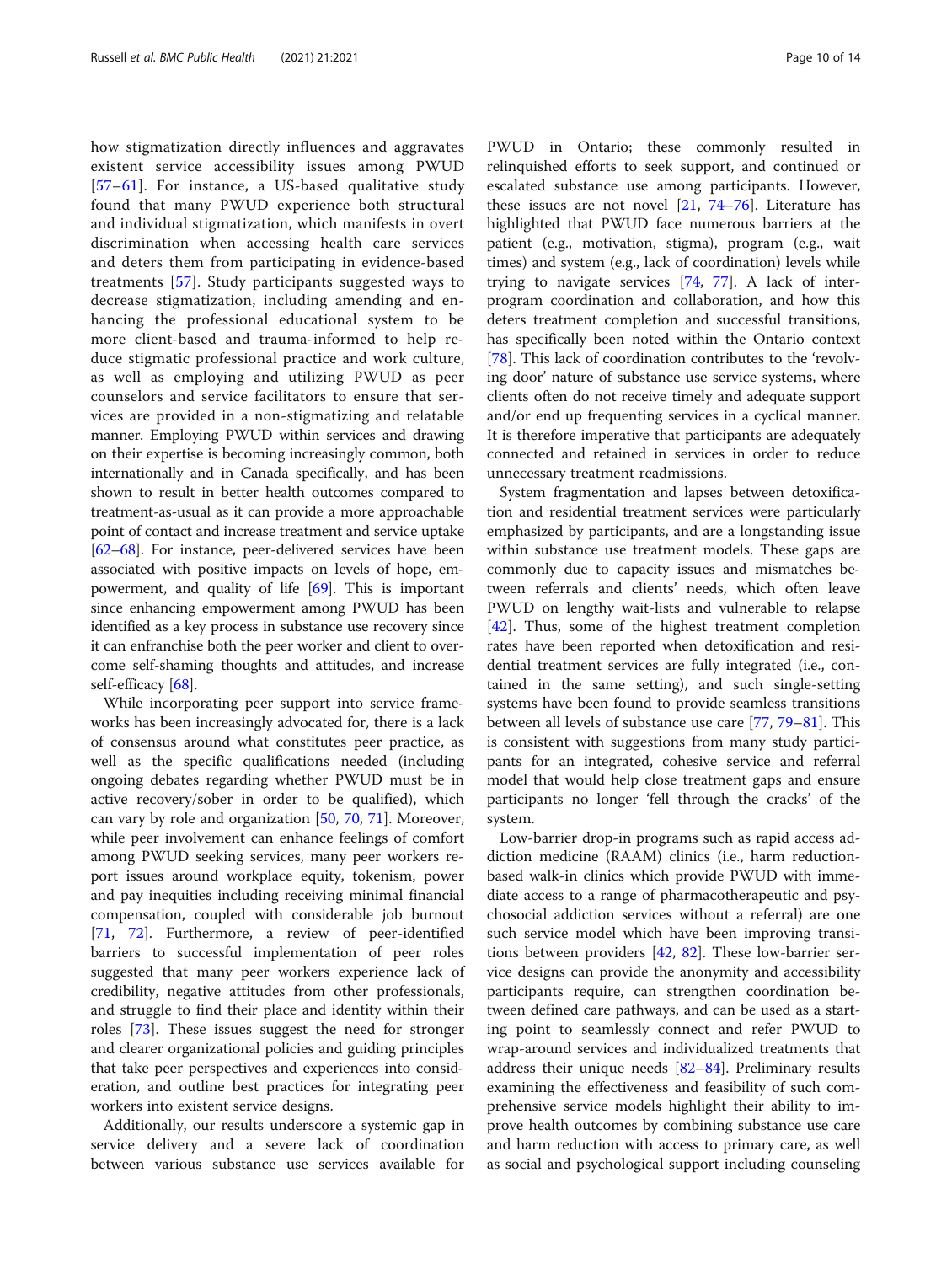<span id="page-10-0"></span>and housing (two key needs expressed by study participants) [[83,](#page-13-0) [84](#page-13-0)]. Additional low-barrier programs that should be incorporated into an integrated model of substance use care are outreach services and technological (i.e., mobile applications) and/or telehealth-based programs that can reach underserved PWUD, including those who reside in remote/rural areas with limited services. These programs have the potential to reduce disparities in the delivery of care, and have become increasingly utilized and integrated into the provision of substance use treatment for PWUD [[85](#page-13-0), [86](#page-13-0)]. Extant literature highlights that mobile/telehealth is an effective low-barrier option for treatment that can result in high completion rates and client satisfaction, and has been found to decrease risky substance use practices (e.g., injection drug use) [[85](#page-13-0)–[87](#page-13-0)].

Since PWUD have complex, individual, needs and require different types of care, it is important that they have access to a range of low-barrier support options, and that any treatment model is client-oriented and allows PWUD to have a voice in their care and to set their own goals and treatment plans, co-developed with supportive care providers. Notably, the importance of integrated models of substance use service delivery as suggested by participants is becoming increasingly recognized, and uptake and implementation of these models of care is slowly increasing [[83](#page-13-0), [84](#page-13-0)]. For example, the Ontario provincial government recently established a Mental Health and Addictions Centre of Excellence (as well as Ontario Health Teams to help with regional coordination), which will oversee the delivery and quality of substance use service provision with the aim of standardizing care, expanding service and access, reducing wait times, and helping clients navigate the system [[88](#page-13-0)– [90\]](#page-13-0). The strategy is committed to employing a collaborative approach to expanding harm reduction services and supports to meet clients' needs throughout their recovery journey. This is vital since the absence of PWUD voices and involvement in program design and delivery has resulted in ineffective service provision thus far. With this in mind, calls have been made to the government to ensure that the new model offers better access to innovative cohesive programs such as RAAM clinics/ centralized referral programs, and mobile/telehealth options that increase access to the continuum of care and offer more individualized case management [\[91](#page-13-0)].

Whether the substance use service system in Ontario can be overhauled to truly address PWUD' multifaceted treatment needs remains to be seen. Regardless, in order to address the unmet treatment needs of PWUD in Ontario, it is crucial that governments, frontline substance use service organizations, and PWUD work together to establish a course of action that ensures PWUD have a range of low-barrier treatment options

and are meaningfully integrated into service provision and effectively supported.

# Strengths and limitations

The strength of the current study includes a diverse sample of PWUD participants from a variety of communities, backgrounds, and experiences, enabling us to assess a wide range of substance use service needs for PWUD in Ontario. However, our sample size was small and based on convenience sampling via substance use services, rendering our results non-generalizable; results should be considered a snapshot of current needs among a select sample of treatment-seeking English speaking PWUD located in Ontario. Moreover, face-to-face interviews were conducted primarily within residential treatment settings, which may have influenced or unconsciously biased these participants' responses.

Future research examining service and treatment needs of PWUD should attempt to examine and evaluate the feasibility and effectiveness of comprehensive integrated service models, as well as include larger, more representative samples.

# Conclusion

Substance use service provision in Ontario is severely fragmented, resulting in gaps in treatment for PWUD that remain despite government efforts to address this issue. As Canada's opioid overdose crisis persists, it is increasingly necessary that the needs of PWUD – as experts and end users of services – are taken into consideration and valued. Notably, this study highlighted recommendations and areas for policy change and program delivery for substance use care in Ontario. Suggestions include the implementation and scale-up of a government-funded, low-barrier, integrated and cohesive model of substance use service provision and referral that works in meaningful collaboration and employs PWUD to address their unique experiences and needs.

#### Supplementary Information

The online version contains supplementary material available at [https://doi.](https://doi.org/10.1186/s12889-021-12104-w) [org/10.1186/s12889-021-12104-w](https://doi.org/10.1186/s12889-021-12104-w).

Additional file 1.

#### Acknowledgements

The authors would like to acknowledge the services and key contacts whom assisted with recruitment, the PWUD advisory board who assisted with the conceptualization, assessment tool development, analyses, manuscript writing, revisions/edits, as well as the individual participants who provided their invaluable time and expertise, without which the study could not have been conducted.

#### Authors' contributions

All authors read and approved the final manuscript. CR contributed to the conceptualization; methodology; resources; project administration; investigation; data curation; formal analysis; visualization; writing original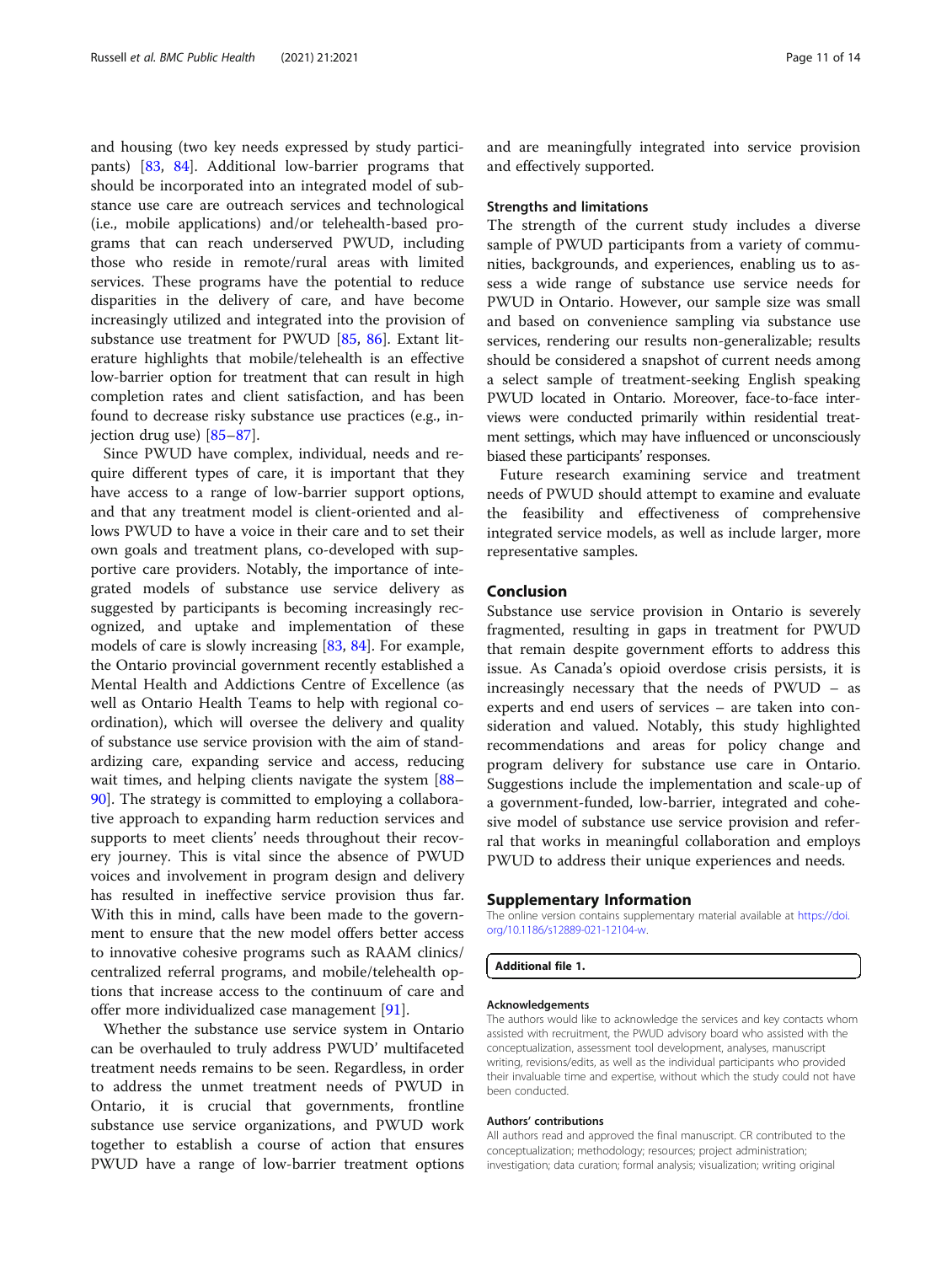<span id="page-11-0"></span>draft, review and editing. FA contributed to the conceptualization; methodology; resources; project administration; investigation; data curation; formal analysis; visualization; writing original draft, review and editing. FN contributed to data curation; formal analysis; visualization; writing review and editing. SL contributed to methodology; resources; visualization; writing review and editing. SI contributed to methodology; resources; visualization; writing review and editing. TEM contributed to the conceptualization; funding acquisition; resources; supervision; visualization; writing review and editing. JR contributed to the conceptualization; funding acquisition; resources; supervision; visualization; writing review and editing.

### Authors' information

Not applicable.

# Funding

This work was supported by the Canadian Institutes of Health Research (CIHR) grant for the Ontario Node of the Canadian Research Initiative in Substance Misuse (CRISM) (grant #SMN-139150). The funding source had no role in the design of this study, nor its execution, analyses, interpretation of data or publication.

#### Availability of data and materials

A de-identified dataset used and/or analyzed during the current study are available from the corresponding author on reasonable request.

#### **Declarations**

### Ethics approval and consent to participate

The study protocol and all procedures were approved by the Centre for Addiction and Mental Health (CAMH) Research Ethics Board (REB# 064/2019). Written informed consent was obtained from all subjects and all methods were performed in accordance with the relevant guidelines and regulations.

#### Consent for publication

Not applicable.

#### Competing interests

The authors declare that they have no competing interests.

#### Author details

<sup>1</sup>Institute for Mental Health Policy Research, Centre for Addiction and Mental Health (CAMH), #2035-33 Ursula Franklin St, Toronto, Ontario M5S 2S1, Canada. <sup>2</sup>Drug Users Advocacy League (DUAL), 216 Murray St, Ottawa, Ontario K1N 5S6, Canada. <sup>3</sup>Dalla Lana School of Public Health, University of Toronto, 155 College St, Toronto, Ontario M5T 3M7, Canada. <sup>4</sup>Department of Epidemiology and Biostatistics, Schulich School of Medicine and Dentistry, Western University, 1151 Richmond St, London, Ontario M6A 5C1, Canada. <sup>5</sup>Campbell Family Mental Health Research Institute, Centre for Addiction and Mental Health (CAMH), 250 College St, Toronto, Ontario M5T 1R8, Canada. 6 Department of Health Sciences, Lakehead University, 955 Oliver Road, Thunder Bay, Ontario P7B 5E1, Canada. <sup>7</sup> Department of Psychiatry, University of Toronto, 1 King's College Circle, Toronto, Ontario M5S 1A8, Canada. <sup>8</sup>Institute of Medical Science (IMS), University of Toronto, 1 King's College Circle, Toronto, Ontario M5S 1A8, Canada. <sup>9</sup>Institut für Klinische Psychologie und Psychotherapie, Technische Universität Dresden, Chemnitzer Str. 46, 01187 Dresden, Germany. <sup>10</sup>Department of International Health Projects, Institute for Leadership and Health Management, I.M. Sechenov First Moscow State Medical University, Bol'shaya Pirogovskaya Ulitsa, 19с1, Moscow, Russia 119146.

# Received: 26 April 2021 Accepted: 26 October 2021 Published online: 06 November 2021

# References

Degenhardt L, Charlson F, Ferrari A, Santomauro D, Erskine H, Mantilla-Herrara A, et al. The global burden of disease attributable to alcohol and drug use in 195 countries and territories, 1990–2016: a systematic analysis for the global burden of disease study 2016. Lancet Psychiatry. 2018;5(12): 987–1012. [https://doi.org/10.1016/S2215-0366\(18\)30337-7](https://doi.org/10.1016/S2215-0366(18)30337-7).

- 2. Degenhardt L, Hall W. Extent of illicit drug use and dependence, and their contribution to the global burden of disease. Lancet. 2012;379(9810):55–70. [https://doi.org/10.1016/S0140-6736\(11\)61138-0.](https://doi.org/10.1016/S0140-6736(11)61138-0)
- 3. Larney S, Peacock A, Mathers BM, Hickman M, Degenhardt L. A systematic review of injecting-related injury and disease among people who inject drugs. Drug Alcohol Depend. 2017;171:39–49. [https://doi.org/10.1016/j.](https://doi.org/10.1016/j.drugalcdep.2016.11.029) [drugalcdep.2016.11.029](https://doi.org/10.1016/j.drugalcdep.2016.11.029).
- 4. Smith MJ, Thirthalli J, Abdallah AB, Murray RM, Cottler LB. Prevalence of psychotic symptoms in substance users: a comparison across substances. Compr Psychiatry. 2009;50(3):245–50. [https://doi.org/10.1016/j.comppsych.2](https://doi.org/10.1016/j.comppsych.2008.07.009) [008.07.009](https://doi.org/10.1016/j.comppsych.2008.07.009).
- 5. Jones CM, McCance-Katz EF. Co-occurring substance use and mental disorders among adults with opioid use disorder. Drug Alcohol Depend. 2019;197:78–82. <https://doi.org/10.1016/j.drugalcdep.2018.12.030>.
- 6. Wu L-T, Zhu H, Ghitza UE. Multicomorbidity of chronic diseases and substance use disorders and their association with hospitalization: results from electronic health records data. Drug Alcohol Depend. 2018;192:316–23. <https://doi.org/10.1016/j.drugalcdep.2018.08.013>.
- 7. Mathers BM, Degenhardt L, Bucello C, Lemon J, Wiessing L, Hickman M. Mortality among people who inject drugs: a systematic review and metaanalysis. Bull World Health Organ. 2013;91(2):102–23. [https://doi.org/10.24](https://doi.org/10.2471/BLT.12.108282) 71/RIT12108282
- 8. Carusone SC, Guta A, Robinson S, Tan DH, Cooper C, O'Leary B, et al. Strike C: "maybe if I stop the drugs, then maybe they'd care?"—hospital care experiences of people who use drugs. Harm Reduct J. 2019;16(1):16. [https://](https://doi.org/10.1186/s12954-019-0285-7) [doi.org/10.1186/s12954-019-0285-7.](https://doi.org/10.1186/s12954-019-0285-7)
- 9. Hope V, Parry J, Ncube F, Hickman M. Not in the vein:'missed hits', subcutaneous and intramuscular injections and associated harms among people who inject psychoactive drugs in Bristol, United Kingdom. Int J Drug Policy. 2016;28:83–90. <https://doi.org/10.1016/j.drugpo.2015.11.003>.
- 10. McNeil R, Kerr T, Pauly B, Wood E, Small W. Advancing patient-centered care for structurally vulnerable drug-using populations: a qualitative study of the perspectives of people who use drugs regarding the potential integration of harm reduction interventions into hospitals. Addiction. 2016;111(4):685– 94. <https://doi.org/10.1111/add.13214>.
- 11. Kalichman SC, Hernandez D, Kegler C, Cherry C, Kalichman MO, Grebler T. Dimensions of poverty and health outcomes among people living with HIV infection: limited resources and competing needs. J Community Health. 2015;40(4):702–8. [https://doi.org/10.1007/s10900-014-9988-6.](https://doi.org/10.1007/s10900-014-9988-6)
- 12. Jongbloed K, Thomas V, Pearce ME, Christian KW, Zhang H, Oviedo-Joekes E, et al. The cedar project: residential transience and HIV vulnerability among young Aboriginal people who use drugs. Health & Place. 2015;33: 125–31. [https://doi.org/10.1016/j.healthplace.2015.02.008.](https://doi.org/10.1016/j.healthplace.2015.02.008)
- 13. Han B, Compton WM, Blanco C, Colpe LJ. Prevalence, treatment, and unmet treatment needs of US adults with mental health and substance use disorders. Health Aff. 2017;36(10):1739–47. [https://doi.org/10.1377/hlthaff.201](https://doi.org/10.1377/hlthaff.2017.0584) [7.0584](https://doi.org/10.1377/hlthaff.2017.0584).
- 14. Connery HS, McHugh RK, Reilly M, Shin S, Greenfield SF. Substance use disorders in global mental health delivery: epidemiology, treatment gap, and implementation of evidence-based treatments. Harvard Review of Psychiatry. 2020;28(5):316–27. <https://doi.org/10.1097/HRP.0000000000000271>.
- 15. Kohn R, Saxena S, Levav I, Saraceno B. The treatment gap in mental health care. Bull World Health Organ. 2004;82(11):858–66.
- 16. Jensen EL, Gerber J, Mosher C. Social consequences of the war on drugs: the legacy of failed policy. Crim Justice Policy Rev. 2004;15(1):100–21. [https://doi.org/10.1177/0887403403255315.](https://doi.org/10.1177/0887403403255315)
- 17. Csete J, Kamarulzaman A, Kazatchkine M, Altice F, Balicki M, Buxton J, et al. Public health and international drug policy. Lancet. 2016;387(10026):1427– 80. [https://doi.org/10.1016/S0140-6736\(16\)00619-X](https://doi.org/10.1016/S0140-6736(16)00619-X).
- 18. Scheim AI, Maghsoudi N, Marshall Z, Churchill S, Ziegler C, Werb D. Impact evaluations of drug decriminalisation and legal regulation on drug use, health and social harms: a systematic review. BMJ Open. 2020;10(9):e035148. <https://doi.org/10.1136/bmjopen-2019-035148>.
- 19. Magura S. Drug prohibition and the treatment system: perfect together. Subst Use Misuse. 2007;42(2–3):495–501. [https://doi.org/10.1080/1082](https://doi.org/10.1080/10826080601144580) [6080601144580](https://doi.org/10.1080/10826080601144580).
- 20. Mincin J. Springer. Addiction and stigmas: overcoming labels, empowering people. In: New Directions in Treatment, Education, and Outreach for Mental Health and Addiction, 2018:125–31.
- 21. Ross LE, Vigod S, Wishart J, Waese M, Spence JD, Oliver J, et al. Barriers and facilitators to primary care for people with mental health and/or substance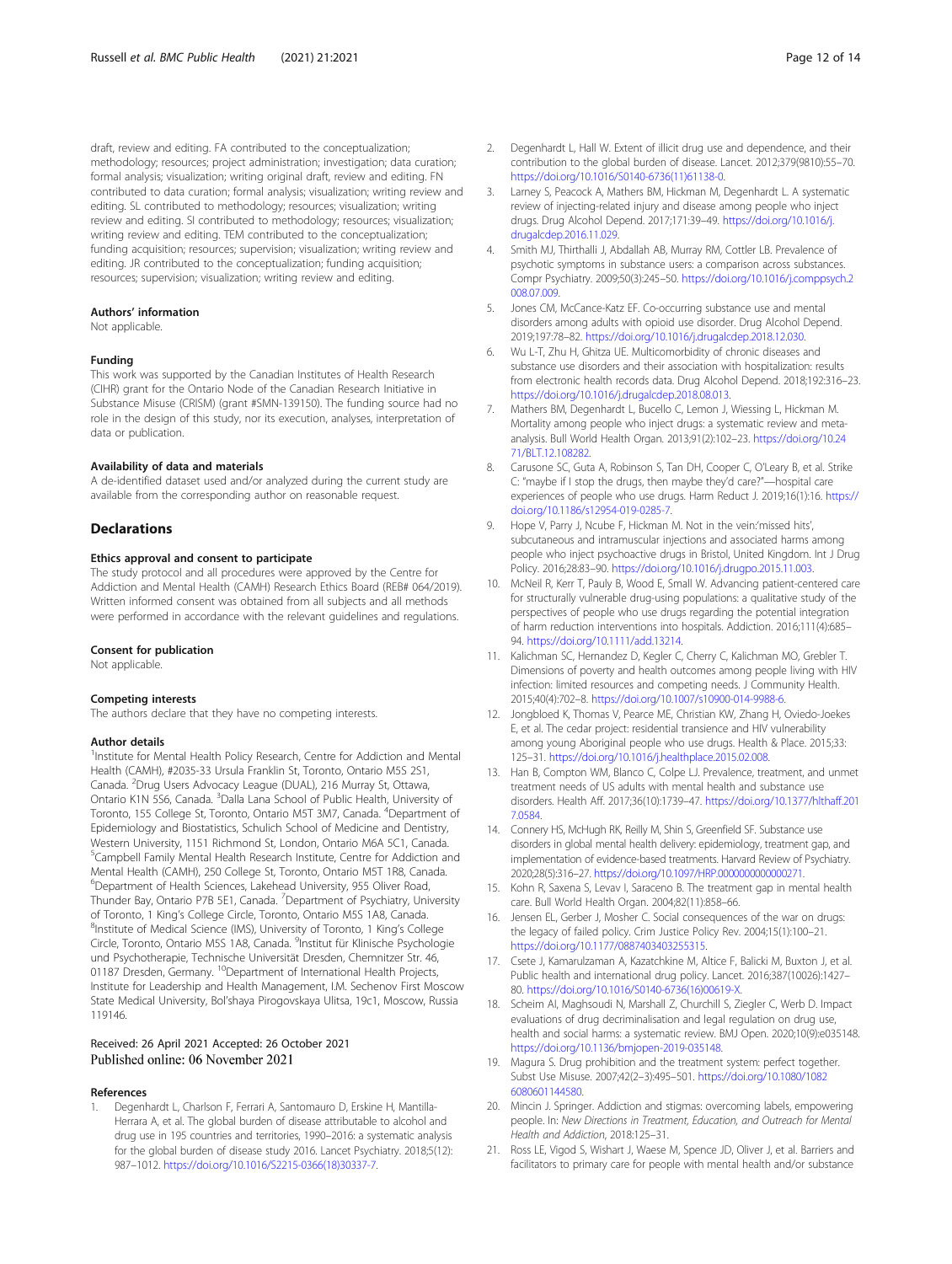<span id="page-12-0"></span>use issues: a qualitative study. BMC Fam Pract. 2015;16(1):135. [https://doi.](https://doi.org/10.1186/s12875-015-0353-3) [org/10.1186/s12875-015-0353-3](https://doi.org/10.1186/s12875-015-0353-3).

- 22. Priester MA, Browne T, Iachini A, Clone S, DeHart D, Seay KD. Treatment access barriers and disparities among individuals with co-occurring mental health and substance use disorders: an integrative literature review. J Subst Abus Treat. 2016;61:47–59. [https://doi.org/10.1016/j.jsat.2015.09.006.](https://doi.org/10.1016/j.jsat.2015.09.006)
- 23. Miller-Lloyd L, Landry J, Macmadu A, Allard I, Waxman M. Barriers to healthcare for people who inject drugs: a survey at a syringe exchange program. Subst Use Misuse. 2020;55(6):896–9. [https://doi.org/10.1080/1082](https://doi.org/10.1080/10826084.2019.1710207) [6084.2019.1710207](https://doi.org/10.1080/10826084.2019.1710207).
- 24. Van Boekel LC, Brouwers EP, Van Weeghel J, Garretsen HF. Stigma among health professionals towards patients with substance use disorders and its consequences for healthcare delivery: systematic review. Drug Alcohol Depend. 2013;131(1–2):23–35. <https://doi.org/10.1016/j.drugalcdep.2013.02.018>.
- 25. Urbanik M-M, Greene C. Operational and contextual barriers to accessing supervised consumption services in two Canadian cities. Int J Drug Policy. 2021;88:102991. [https://doi.org/10.1016/j.drugpo.2020.102991.](https://doi.org/10.1016/j.drugpo.2020.102991)
- 26. Urbanoski K, Inglis D, Veldhuizen S. Service use and unmet needs for substance use and mental disorders in Canada. Can J Psychiatr. 2017;62(8): 551–9. <https://doi.org/10.1177/0706743717714467>.
- 27. Fischer B, Argento E. Prescription opioid related misuse, harms, diversion and interventions in Canada: a review. Pain Physician. 2012;15(3 Suppl): ES191–203. [https://doi.org/10.36076/ppj.2012/15/ES191.](https://doi.org/10.36076/ppj.2012/15/ES191)
- 28. Urbanoski KA, Cairney J, Bassani DG, Rush BR. Perceived unmet need for mental health care for Canadians with co-occurring mental and substance use disorders. Psychiatr Serv. 2008;59(3):283–9. [https://doi.org/10.1176/ps.2](https://doi.org/10.1176/ps.2008.59.3.283) [008.59.3.283.](https://doi.org/10.1176/ps.2008.59.3.283)
- 29. Belzak L, Halverson J. The opioid crisis in Canada: a national perspective. Health Promot Chronic Dis Prev Can. 2018;38(6):224–33. [https://doi.org/1](https://doi.org/10.24095/hpcdp.38.6.02) [0.24095/hpcdp.38.6.02.](https://doi.org/10.24095/hpcdp.38.6.02)
- 30. Government of Canada: Opioid- and Stimulant-Related Harms in Canada. 2020. Ottawa, Ontario: Government of Canada. Retrieved from:[https://hea](https://health-infobase.canada.ca/substance-related-harms/opioids/maps?index=1) [lth-infobase.canada.ca/substance-related-harms/opioids/maps?index=1](https://health-infobase.canada.ca/substance-related-harms/opioids/maps?index=1)
- 31. Government of Canada: Federal Action on Opioids to Date. 2021. Ottawa, Ontario: Government of Canada. Retrieved from:[https://www.canada.ca/en/](https://www.canada.ca/en/health-canada/services/opioids/federal-actions/overview.html) [health-canada/services/opioids/federal-actions/overview.html](https://www.canada.ca/en/health-canada/services/opioids/federal-actions/overview.html)
- 32. Canadian Centre on Substance Use and Addiction (CCSA): National Treatment Indicators Report: 2016–2018 Data. 2021. Ottawa, Ontario: Canadian Centre on Substance Use and Addiction (CCSA). Retrieved from: [https://www.ccsa.ca/sites/default/files/2021-01/CCSA-National-Treatment-](https://www.ccsa.ca/sites/default/files/2021-01/CCSA-National-Treatment-Indicators-2016-2018-Data-Report-2021-en.pdf)[Indicators-2016-2018-Data-Report-2021-en.pdf](https://www.ccsa.ca/sites/default/files/2021-01/CCSA-National-Treatment-Indicators-2016-2018-Data-Report-2021-en.pdf)
- 33. Network CHAL: Gendering the Scene: Women, Gender-Diverse People, and Harm Reduction in Canada. 2020. Toronto, Ontario: Canadian HIV/AIDS Legal Network Retrieved from: [http://www.hivlegalnetwork.ca/site/gendering-the](http://www.hivlegalnetwork.ca/site/gendering-the-scene-women-gender-diverse-people-and-harm-reduction-in-canada-full-report/?lang=en)[scene-women-gender-diverse-people-and-harm-reduction-in-canada-full](http://www.hivlegalnetwork.ca/site/gendering-the-scene-women-gender-diverse-people-and-harm-reduction-in-canada-full-report/?lang=en)[report/?lang=en](http://www.hivlegalnetwork.ca/site/gendering-the-scene-women-gender-diverse-people-and-harm-reduction-in-canada-full-report/?lang=en)
- 34. Government of Canada: Federal Action on Opioids Overview. 2020. Government of Canada. Retrieved from: [https://www.canada.ca/en/health](https://www.canada.ca/en/health-canada/services/substance-use/problematic-prescription-drug-use/opioids/federal-actions/overview.html)[canada/services/substance-use/problematic-prescription-drug-use/opioids/](https://www.canada.ca/en/health-canada/services/substance-use/problematic-prescription-drug-use/opioids/federal-actions/overview.html) [federal-actions/overview.html](https://www.canada.ca/en/health-canada/services/substance-use/problematic-prescription-drug-use/opioids/federal-actions/overview.html)
- 35. Public Health Agency of Canada (PHAC): A Primer to reduce Substance Use Stigma in the Canadian Health System. 2020. Ottawa, Ontario: Public Health Agency of Canada (PHAC). Retrieved from: [https://www.canada.ca/content/](https://www.canada.ca/content/dam/phac-aspc/documents/services/publications/healthy-living/primer-reduce-substance-use-stigma-health-system/stigma-primer-eng.pdf) [dam/phac-aspc/documents/services/publications/healthy-living/primer](https://www.canada.ca/content/dam/phac-aspc/documents/services/publications/healthy-living/primer-reduce-substance-use-stigma-health-system/stigma-primer-eng.pdf)[reduce-substance-use-stigma-health-system/stigma-primer-eng.pdf](https://www.canada.ca/content/dam/phac-aspc/documents/services/publications/healthy-living/primer-reduce-substance-use-stigma-health-system/stigma-primer-eng.pdf)
- 36. Government of Canada: Emergency Treatment Fund. 2019. Government of Canada. Retrieved from: [https://www.canada.ca/en/health-canada/services/](https://www.canada.ca/en/health-canada/services/substance-use/problematic-prescription-drug-use/opioids/responding-canada-opioid-crisis/emergency-treatment-fund.html) [substance-use/problematic-prescription-drug-use/opioids/responding-cana](https://www.canada.ca/en/health-canada/services/substance-use/problematic-prescription-drug-use/opioids/responding-canada-opioid-crisis/emergency-treatment-fund.html) [da-opioid-crisis/emergency-treatment-fund.html](https://www.canada.ca/en/health-canada/services/substance-use/problematic-prescription-drug-use/opioids/responding-canada-opioid-crisis/emergency-treatment-fund.html)
- 37. Strike C, Watson TM. Losing the uphill battle? Emergent harm reduction interventions and barriers during the opioid overdose crisis in Canada. Int J Drug Policy. 2019;71:178–82. <https://doi.org/10.1016/j.drugpo.2019.02.005>.
- 38. Hyshka E, Anderson-Baron J, Pugh A, Belle-Isle L, Hathaway A, Pauly B, et al. Principles, practice, and policy vacuums: policy actor views on provincial/ territorial harm reduction policy in Canada. Int J Drug Policy. 2019;71:142–9. <https://doi.org/10.1016/j.drugpo.2018.12.014>.
- 39. Morin KA, Eibl JK, Franklyn AM, Marsh DC. The opioid crisis: past, present and future policy climate in Ontario. Canada Subst Abuse Treat Prev Policy. 2017;12(1):45. <https://doi.org/10.1186/s13011-017-0130-5>.
- 40. Manson-Singer C, Allin S. Understanding the Policy Context and Conditions Necessary for the Establishment of Supervised Consumption Sites in

Canada: A Comparative Analysis of Alberta and Manitoba. Health Reform Observer–Observatoire des Réformes de Santé. 2020;8(2):8(2). [https://doi.](https://doi.org/10.13162/hro-ors.v8i2.4114) [org/10.13162/hro-ors.v8i2.4114](https://doi.org/10.13162/hro-ors.v8i2.4114).

- 41. Pirie T, Wallingford SC, Di Gioacchino LA, McQuaid RJ: National Treatment Indicators Report: 2013–2014. 2016. Ottawa, ON: Canadian Centre on Substance Abuse (CCSA). Retrieved from:[http://www.ccsa.ca/Resource%2](http://www.ccsa.ca/Resource%20Library/CCSA-National-Treatment-Indicators-Report-2016-en.pdf) [0Library/CCSA-National-Treatment-Indicators-Report-2016-en.pdf](http://www.ccsa.ca/Resource%20Library/CCSA-National-Treatment-Indicators-Report-2016-en.pdf)
- 42. Addictions and Mental Health Ontario (AMHO): Residential Treatment of Adult Substance Use Disorders. 2019. Toronto, Ontario: Addictions and Mental Health Ontario (AMHO). Retrieved from: [https://amho.ca/wp-content/uploa](https://amho.ca/wp-content/uploads/Residential-Treatment-of-Adult-Substance-Use-Disorders-Position-Paper.pdf) [ds/Residential-Treatment-of-Adult-Substance-Use-Disorders-Position-Paper.](https://amho.ca/wp-content/uploads/Residential-Treatment-of-Adult-Substance-Use-Disorders-Position-Paper.pdf) [pdf](https://amho.ca/wp-content/uploads/Residential-Treatment-of-Adult-Substance-Use-Disorders-Position-Paper.pdf)
- 43. Canadian Centre on Substance Use and Addiction (CCSA): Finding Quality Addiction Care in Canada. 2017. Ottawa, Ontario: Canadian Centre on Substance Use and Addiction (CCSA). Retrieved from[:https://ccsa.ca/sites/](https://ccsa.ca/sites/default/files/2019-04/CCSA-Addiction-Care-in-Canada-Treatment-Guide-2017-en.pdf) [default/files/2019-04/CCSA-Addiction-Care-in-Canada-Treatment-Guide-201](https://ccsa.ca/sites/default/files/2019-04/CCSA-Addiction-Care-in-Canada-Treatment-Guide-2017-en.pdf) [7-en.pdf](https://ccsa.ca/sites/default/files/2019-04/CCSA-Addiction-Care-in-Canada-Treatment-Guide-2017-en.pdf)
- 44. Addiction Rehab Toronto. How Much Does a Drug Addiction Rehab Cost in Canada? 2021. Retrieved from:[[https://addictionrehabtoronto.ca/cost-drug-a](https://addictionrehabtoronto.ca/cost-drug-addiction-rehab-canada/) [ddiction-rehab-canada/](https://addictionrehabtoronto.ca/cost-drug-addiction-rehab-canada/)].
- 45. Russell C, Imtiaz S, Ali F, Elton-Marshall T, Rehm J. 'Small communities, large oversight': the impact of recent legislative changes concerning supervised consumption services on small communities in Ontario. Canada. Int J Drug Policy. 2020;82:102822. <https://doi.org/10.1016/j.drugpo.2020.102822> .
- 46. Ziegler BR, Wray AJD, Luginaah I. The ever-changing narrative: supervised injection site policy making in Ontario, Canada. Int J Drug Policy. 2019;74: 98–111. [https://doi.org/10.1016/j.drugpo.2019.09.006.](https://doi.org/10.1016/j.drugpo.2019.09.006)
- 47. Garfein RS, Golub ET, Greenberg AE, Hagan H, Hanson DL, Hudson SM, et al. A peer-education intervention to reduce injection risk behaviors for HIV and hepatitis C virus infection in young injection drug users. AIDS. 2007;21(14): 1923–32. <https://doi.org/10.1097/QAD.0b013e32823f9066>.
- 48. Minogue V, Boness J, Brown A, Girdlestone J. The impact of service user involvement in research. International Journal of Health Care Quality Assurance. 2005;18(2):103–12. [https://doi.org/10.1108/09526860510588133.](https://doi.org/10.1108/09526860510588133)
- 49. Reif S, Braude L, Lyman DR, Dougherty RH, Daniels AS, Ghose SS, et al. Peer recovery support for individuals with substance use disorders: assessing the evidence. Psychiatr Serv. 2014;65(7):853–61. [https://doi.org/10.1176/appi.ps.2](https://doi.org/10.1176/appi.ps.201400047) [01400047](https://doi.org/10.1176/appi.ps.201400047).
- 50. Ti L, Tzemis D, Buxton JA. Engaging people who use drugs in policy and program development: a review of the literature. Subst Abuse Treat Prev Policy. 2012;7(1):47. [https://doi.org/10.1186/1747-597X-7-47.](https://doi.org/10.1186/1747-597X-7-47)
- 51. Greer AM, Amlani AA, Buxton JA, Team P: Peer Engagement Best Practices: A Guide for Health Authorities and other providers. 2017. Vancouver, B.C.: B.C. Centre for Disease Control. Retrieved from: [http://www.bccdc.ca/resource](http://www.bccdc.ca/resource-gallery/Documents/PEEP%20Best%20Practice%20Guidelines.pdf)[gallery/Documents/PEEP%20Best%20Practice%20Guidelines.pdf](http://www.bccdc.ca/resource-gallery/Documents/PEEP%20Best%20Practice%20Guidelines.pdf)
- 52. Burklow KA, Mills LC. Giving voice to underserved and culturally diverse groups using community-based participatory research. The Open Medical Education Journal. 2009;2(1).
- 53. Lancaster K, Sutherland R, Ritter A. Examining the opinions of people who use drugs towards drug policy in Australia. Drugs: Education, Prevention and Policy. 2014;21(2):93–101. [https://doi.org/10.3109/09687637.2013.83](https://doi.org/10.3109/09687637.2013.838211) [8211](https://doi.org/10.3109/09687637.2013.838211).
- 54. Satcher D: Methods in community-based participatory research for health: John Wiley & Sons; 2005.
- 55. Souleymanov R, Kuzmanović D, Marshall Z, Scheim AI, Mikiki M, Worthington C, et al. The ethics of community-based research with people who use drugs: results of a scoping review. BMC Medical Ethics. 2016;17(1): 25. <https://doi.org/10.1186/s12910-016-0108-2>.
- 56. Watts M, Newell S, Putyra M: Ontario Taking Next Steps to Integrate Health Care System. 2019. Toronto, ON: Osler. Retrieved from[:https://www.osler.](https://www.osler.com/en/resources/regulations/2019/ontario-taking-next-steps-to-integrate-health-care-system) [com/en/resources/regulations/2019/ontario-taking-next-steps-to-integrate](https://www.osler.com/en/resources/regulations/2019/ontario-taking-next-steps-to-integrate-health-care-system)[health-care-system](https://www.osler.com/en/resources/regulations/2019/ontario-taking-next-steps-to-integrate-health-care-system)
- 57. Paquette CE, Syvertsen JL, Pollini RA. Stigma at every turn: health services experiences among people who inject drugs. Int J Drug Policy. 2018;57: 104–10. [https://doi.org/10.1016/j.drugpo.2018.04.004.](https://doi.org/10.1016/j.drugpo.2018.04.004)
- 58. Stringer KL, Baker EH. Stigma as a barrier to substance abuse treatment among those with unmet need: an analysis of parenthood and marital status. J Fam Issues. 2018;39(1):3–27. [https://doi.org/10.1177/0192513X15581659.](https://doi.org/10.1177/0192513X15581659)
- 59. Wakeman SE, Rich JD. Barriers to post-acute care for patients on opioid agonist therapy; an example of systematic stigmatization of addiction. In: Springer. 2017;32(1):17–9. <https://doi.org/10.1007/s11606-016-3799-7>.